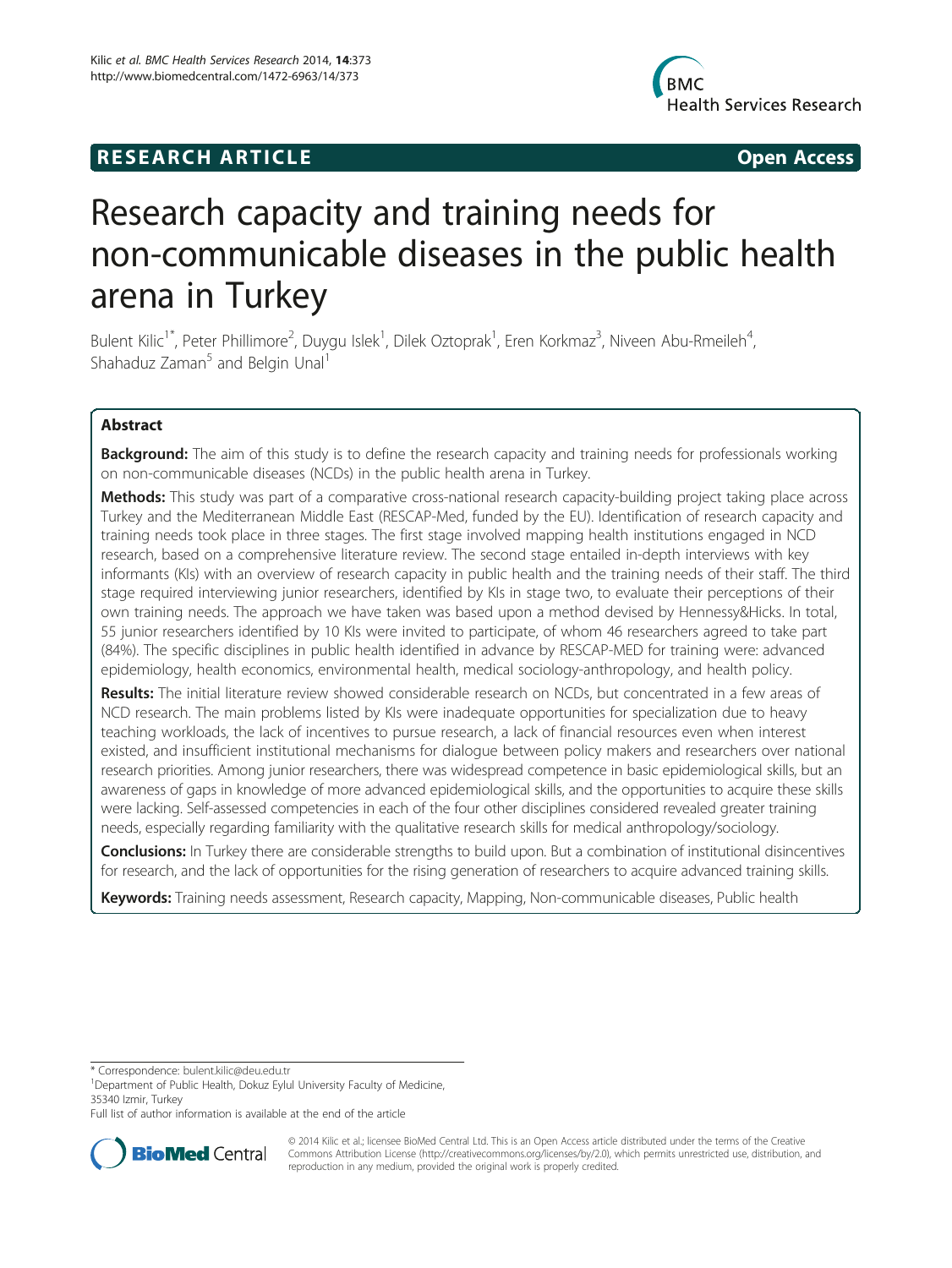## Background

A strong research capacity is very important to finding the causes of diseases and sustaining a healthy life for all. Research capacity plays a central role in any health system and allows for building new evidence for policymaking. The United Nations Development Program (UNDP) definition of research capacity strengthening focuses on following key elements: strengthening the abilities of individuals, institutions and countries to perform research functions, defining national problems and priorities, solving national problems, utilizing the results of research in policy-making and programme delivery [\[1](#page-15-0)]. A summary of major issues observed in developing countries in this area reveal six major gaps and deficiencies: Low priority for research, lack of prioritization of research problems, lack of research findings application in policy processes, lack of applied knowledge, non-optimal use of human resources and issues with monitoring and evaluation of research results [[2\]](#page-15-0).

Academia, policymakers, and NGOs (non-governmental organizations) are crucial partners in this process. The World Health Organization (WHO) refers to the triangular relationship among these agencies as a "global stakeholder alliance" necessary for a public health workforce [[3](#page-15-0)]. Research capacity building in public health in Turkey is important because of the recent demographic transition resulting in an aging population with increasingly serious health problems such as non-communicable diseases (NCDs). Despite the need, however, there is no previous research in the public health arena in Turkey, examining training needs in relation to NCDs for public health researchers and policy makers. The aim of this study is, first, to describe a method for defining research capacity and the training needs for junior researchers on NCDs in public health, and second, to present results from a larger study on Turkey.

In an analysis of PubMed articles on health workforce training published between 1970 and 2004, over 90% of articles focused on educational measurement, teaching methods or curriculum issues [[3](#page-15-0)]. According to the WHO, research is urgently needed on other aspects of health workforce training, including skills, training needs and prevalence of fellowships. Making better use of health services research in developing public policy requires that both health services researchers and public policymakers should have realistic goals and priorities [\[4](#page-15-0)]. Around the world, policymakers have identified human resources as the area of the public health systems most in need of investment, and the first priority for health system strengthening [\[3](#page-15-0)]. In addition to human resources, financing and NGOs are also important themes, and there are significant gaps in existing training programmes [\[5](#page-15-0)].

Though Turkey has been increasingly emphasizing the importance of research, it is evident in international

comparisons that it can do better. The average expenditure for research is 0.85% of GDP for years 2005-2009 [[6](#page-15-0)] and 0.86% in 2011 in Turkey [[7](#page-15-0)]. The percentage of expenditures for research of GDP is 4.27 in Israel, 3.96 in Finland, 2.79 in USA, 1.87 in UK, 1.10 in Tunisia, 1.08 in Brazil, 0.79 in Iran, 0.58 in Greece, 0.52 in Argentina, and 0.42 in Jordan [\[6](#page-15-0)]. Expenditure for research in Turkey is lower than that of similar countries like Tunisia, Israel and Brazil but is higher than Greece, Iran, Jordan, and Argentina. However, research capacity in Turkey remains insufficient compared to many Western countries. For example, between 2005-2009, while the number of full-time researchers was 804 per million people in Turkey, it was 7,647 in Finland, 4,673 in USA, 3,947 in UK, 1,863 in Tunisia, 1,849 in Greece, 1,046 in Argentina, 751 in Iran, and 696 in Brazil [[6\]](#page-15-0). According to these figures, Turkey is ranked middle to low by comparison in terms of research capacity.

Turkey did not have a formal national health research framework until recently. In 2012, the Turkish Ministry of Health (MoH) was reorganized and the General Directorate of Health Research was newly established [[8\]](#page-15-0). This was a very late step for Turkey, and it is clear that the Turkish health research system is not well developed when compared to Western countries. For example, the English health research system was established in 1960s, and since the 1970's has undergone four main phases of reform [[9](#page-15-0)]. In addition, the number of researchers who work in public health area in the Turkish MoH are quite small [\[10](#page-15-0)] and most importantly research priority areas have not yet been defined at national level [[11](#page-15-0)]. This situation is similar to other developing countries. Research capacity strengthening, health research framework and priority setting in the developing countries of the Eastern Mediterranean Region and particularly low and middle income countries are not well developed and often weak [[2,12,13](#page-15-0)].

On the other hand, the strategies and priorities of Turkey are changing very rapidly. According to the strategic plan of the Turkish MoH, NCDs are now a priority problem for Turkey for the years of 2010-2014 [\[14,15](#page-15-0)]. Ischemic heart disease is the number one cause of death, accounting for 22% of all deaths in Turkey [\[16](#page-15-0)]. Among the twenty major diseases which cause the highest Disability Adjusted Life Years (DALY) at the national level, ischemic heart disease occupies second place (8%) overall [\[17](#page-15-0)]. According to Turkey's latest data on diabetes, the prevalence of Diabetes Mellitus (DM) was 16.5% (undiagnosed 7.5%) in 2010, indicating 6.5 million adults with DM in Turkey according to the latest estimates [\[18\]](#page-15-0). Mediterranean studies of cardiovascular disease and hyperglycemia project (Med CHAMPS), which included Turkey, suggested that research capacity on NCDs should be strengthened in order to face the rapidly increasing incidences of NCDs in Turkey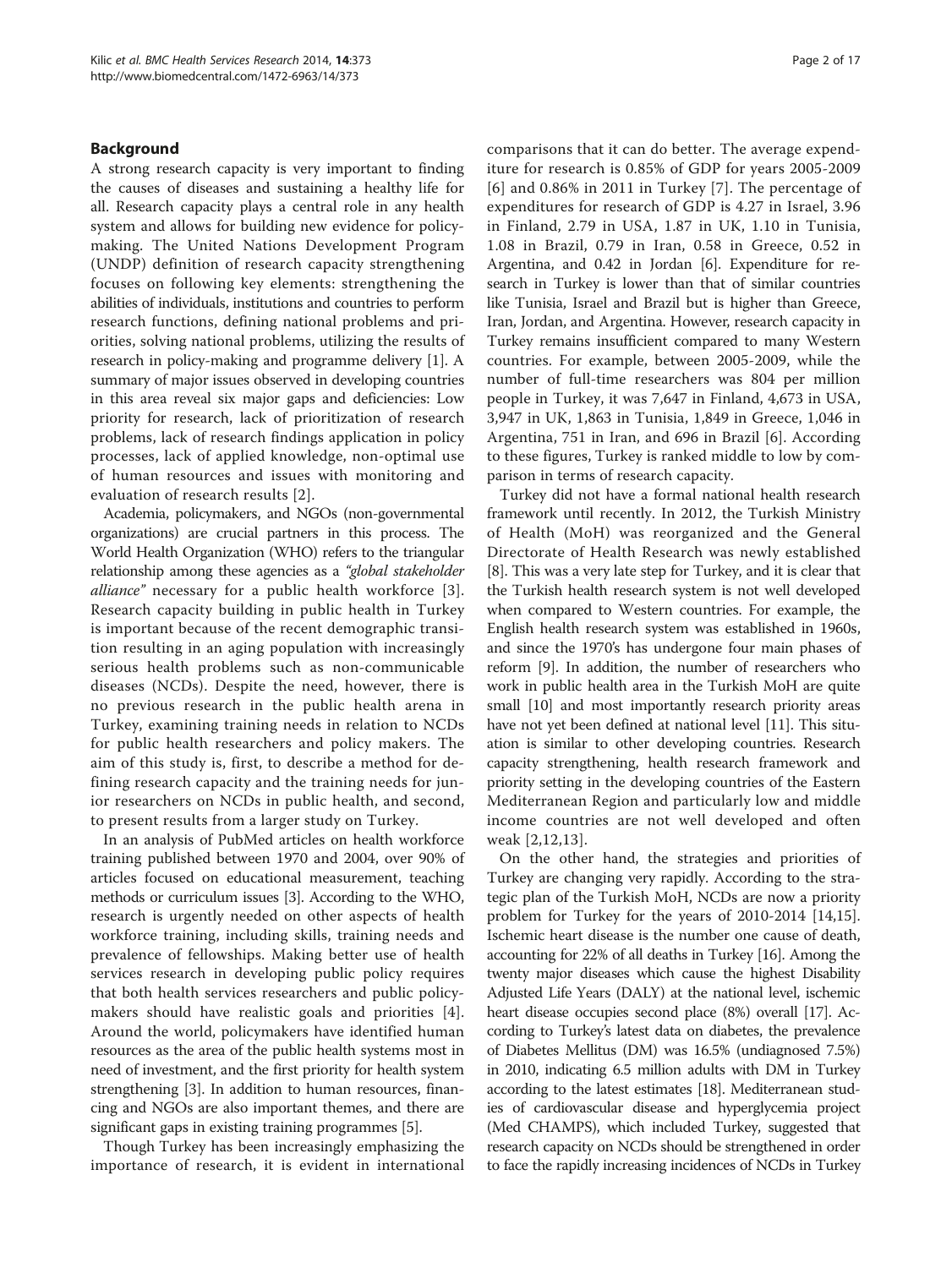[[19](#page-15-0)]. Building and strengthening research capacity requires a situational analysis and training programs. Training needs should be identified before the development of training programs. In order to establish priorities, to create stakeholder commitment, to analyze value for money and in order to monitor and evaluate outcomes, systematic training needs assessment should be conducted [[20](#page-15-0)].

There are also a considerable number of Research Institutes of Health under the universities and NGOs (associations, foundations and international organizations) with a concern for NCDs and public health. In addition, at the first level, Provincial Directory of Public Health; at secondary level, State Hospitals with basic clinic branches; and at tertiary level, Training and Research Hospitals and University Hospitals provide training and research in addition to curative services. However the training needs of researchers and priorities in research areas in relation to NCDs in Turkey are not known. The originality of this study, which was part of a comparative international study, is to focus on health inequalities and social determinants of NCDs and to define the training needs in this area using a mixed methods approach (integrating qualitative and quantitative techniques).

# Methods

This study is a part of the European Commission FP7 funded project RESCAP-Med that aims to build public health research capacity in social determinants of NCDs in Turkey, Palestine, Lebanon, Syria, Tunisia and Jordan [[21\]](#page-15-0). This study refers specifically to the training needs assessment component, and not RESCAP-Med as a whole. Our work, which has three phases, is part of a comparative cross-national study which is designed to build on each other systematically. This study was conducted between April-October 2012 in Turkey, employing a mixed methods approach. The research design and sequence is described in Figure [1](#page-3-0).

Multi-phase and mixed method approach in this study make this research an innovative one by combining the "training needs assessment" method adapted from Hennessy-Hicks [[22\]](#page-15-0) and "mapping" method adapted from WHO (WHO 2008). The five disciplines in research and training area identified at the beginning of project were: epidemiology, health economics, medical sociologyanthropology, health policy, and health environment. These disciplines were pre-identified in the proposal to the European Commission for special consideration and that decision was based on the findings of the MedCHAMPS Project [[19](#page-15-0)]. Project countries and the central team discussed the method for the training needs assessment in a workshop which took place in Jordan in May 2012. Coordinators from different countries negotiated and fine-tuned the initial design, and, since this is a comparative study, teams discussed what was feasible in each national setting, especially given the short timescale needed to pave the way for RESCAP-Med's events and trainings (because this stage was a baseline for the rest of the project). The overall coordinating role fell on the Palestinian team and the RESCAP-MED project coordinator was chosen from Birzeit University, Palestine.

The first phase of the study included mapping institutions involved in health related research and largely adapted the methodology of "National Health Research System in the Eastern Mediterranean Region" study which was conducted by WHO in 12 Eastern Mediterranean Countries in 2008 [[23](#page-15-0)]. A short version of the coding schema of the above mentioned study was used with slight modifications to understand the national health research system in Turkey and to provide a database of research in the field of NCDs. Using this form, institutes that conduct research and/or commission research were investigated. These institutions are categorized as government institutions, training and research hospitals, universities, NGO's, for profit private institutions and international institutions which sponsor research in Turkey. In addition to these, institutes which are initiators of research in Turkey, the national surveys conducted throughout the country, the institutes that are responsible for organizing these national studies and the strategies for this goal were also coded in the data form.

At the stage of compiling the literature database, our team first searched papers authored by Turkish researchers in the field of NCDs on PubMed for SCIE and SSCI journals, using key words 'coronary artery diseases', 'cardiovascular diseases', 'cerebrovascular diseases', 'diabetes mellitus', 'hypertension', 'metabolic syndrome', 'stroke', 'dislipidemia', 'obesity', 'nutrition', 'diet', 'physical activity', 'exercise', 'health inequalities', 'social determinants of health' and 'Turkey' between the years 2000- June 2012. Resulting search was first coded by the name of the institutes where the research was conducted. In the second stage, number of studies by each institution was entered into the data form. At this stage, whether these institutions had conducted the studies themselves or whether they had only commissioned research from others was taken into consideration. Researchers who had authored the highest number of research publications were listed. Finally, from this list, we identified seven researchers who conducted research in the field of 'public health' and particularly in the field of 'the social determinants of health' as our Key Informants (KIs) for the second phase of the study. Additionally we identified two editors of scientific journals and two senior representatives from the department of NCDs at the Ministry of Health (the primary institution with responsibility for managing NCDs), and the General Directorate of Health Research (the primary institution with responsibility for national health research in Turkey) as KIs as well.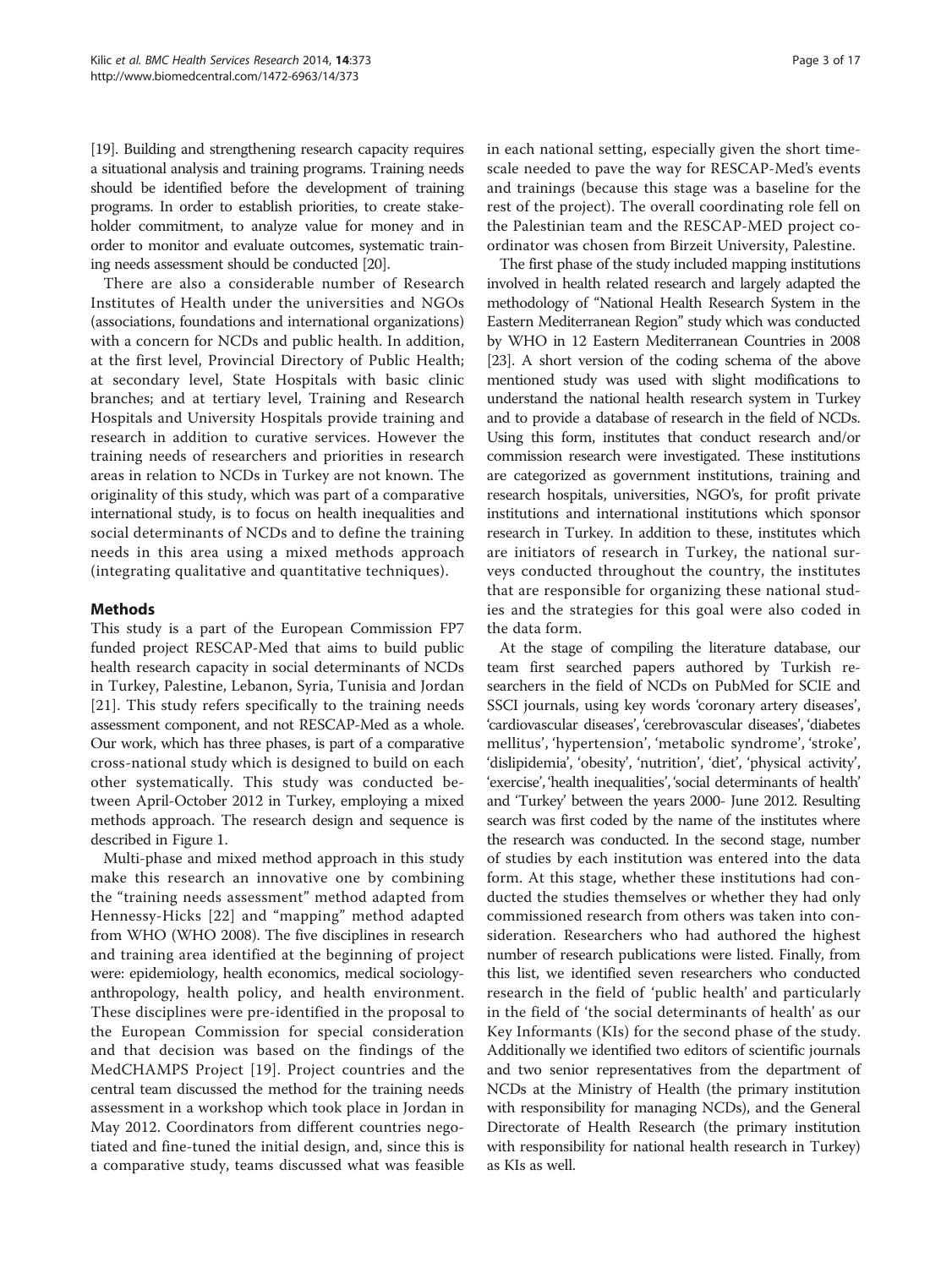<span id="page-3-0"></span>

In the second, qualitative, phase we were able to interview 10 of the 11 KIs who were identified during the mapping phase (literature review) in six Turkish cities: Istanbul, Ankara, Izmir, Bursa, Eskisehir and Manisa. Aside from the two senior policymaker KIs from MoH the rest of KIs are academics from departments of public health and biostatistics (five people) and representatives from NGOs (two senior editors of Turkish scientific journals and one president of the national public health congress) who play a significant role in the research area on NCDs and public health. In these interviews, we focused on questions regarding the strategic aims of the institutions and future research plans along with questions about the Turkish health research system and training needs of young researchers in NCDs in the public health arena. All interviews were carried out at the KIs' working place, and lasted around one hour. All interviews were taped with permission. All tape recordings were transcribed. They were then coded and analyzed for recurring themes.

The third phase was quantitative and the sample was gathered through snowball and theoretical sampling techniques. KIs from the second phase were asked to suggest suitable respondents for this phase. A Training Needs Assessment (TNA) questionnaire was then sent by email to 55 researchers (from 15 different institutes and 10 cities). Forty six researchers responded (84%). TNA is an approach devised by Hennessy-Hicks [\[22\]](#page-15-0) and it was revised and adapted by the central and coordinator research teams [\[21](#page-15-0)] to make it appropriate for NCDs, including their social determinants, and the five selected research disciplines. The Hennessy-Hicks instrument is unique in that it is tailored for use specifically with health care teams but can easily be adapted to meet particular objectives in this case for research training needs. Respondents score each item in the instrument for importance and performance. The "Importance Rating" seeks to address how important the junior researcher perceives the given activity is for research. The rating measurement to be used in the "Importance Rating" is 1-7, with 1 indicating that the task is not at all important and 7 that it is very important to research. The "Current Performance Rating" is concerned with the junior researcher's own mastery of the specific activity. The rating measurement to be used in the "Current Performance Rating" is 1-7, with 1 indicating very limited capability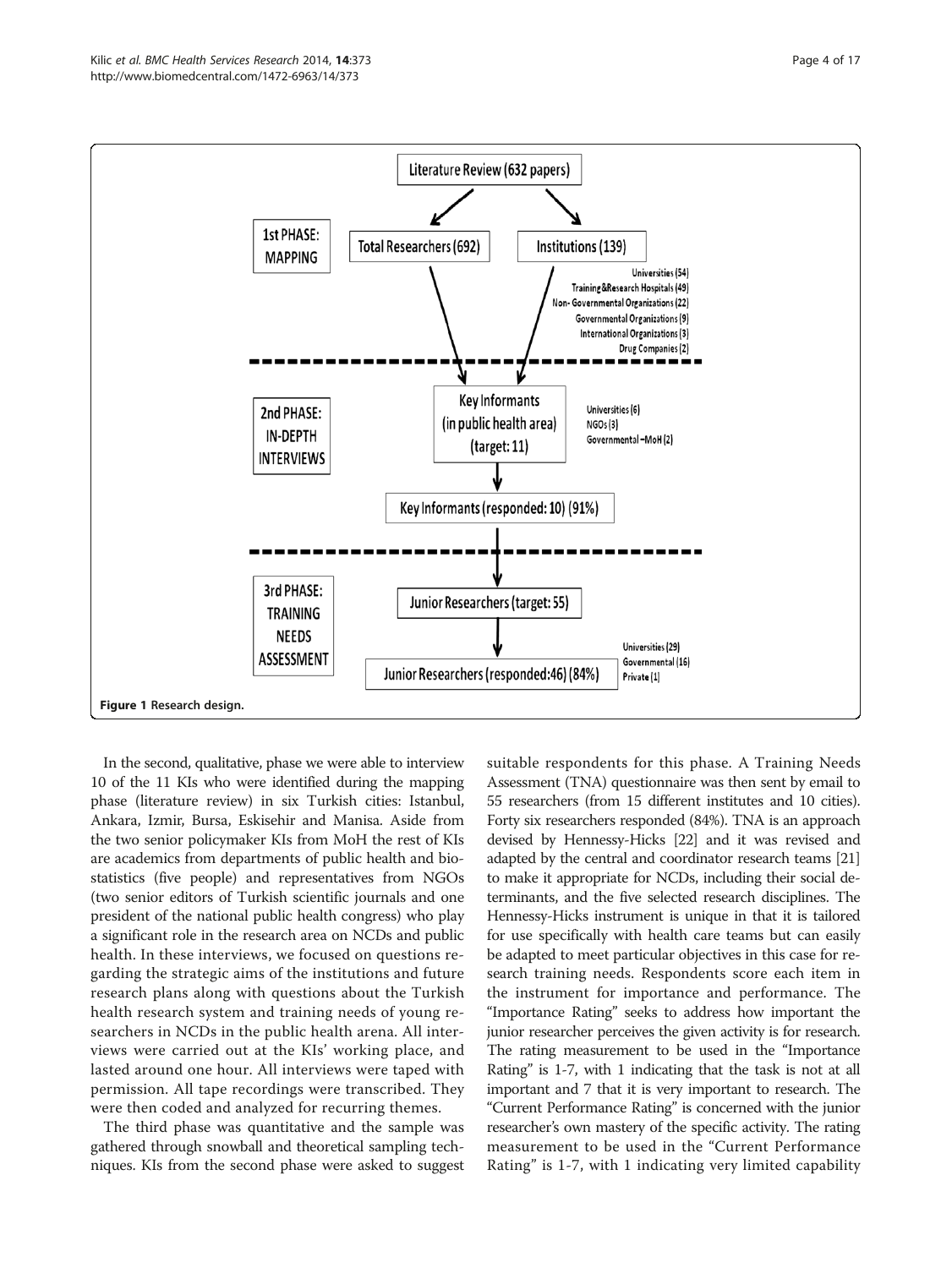and 7 indicating very strong capability. Importance compared with performance provides an assessment of where the greatest training needs lie. The biggest gap indicates the greatest training need [[22](#page-15-0)]. Descriptive statistics such as means and standard deviations were calculated for every item. Training needs were defined as the difference between the importance and performance scores. Training needs and competence are also summarized as the percentages of participants who answered "yes" for additional "yes/no" questions for every sub competency.

Ethical statement has been approved for this research by Izmir Clinical Researches Ethical Committee (no:B.30.2.EGE.0.20.00.05.OY/1502-1218).

## Results

#### Mapping

According to the literature search conducted in PubMed, there are 632 articles authored in Turkey and published in journals between January 2000 and June 2012 in the field of NCDs. After coding the articles in relation to their main subject, there were 154 articles on the subject of hypertension, 129 articles on the subject of diabetes mellitus, 122 articles on the subject of obesity, and 113 articles on the subject of coronary artery diseases. The least prevalent topics were: 28 articles on the subject of cerebrovascular diseases, 23 articles on the subject of metabolic syndrome and 13 articles on the subject of physical activity. In terms of institutions, training and research hospitals and NGOs appear to make the largest contribution to the different areas (compared with universities), with their main themes being coronary artery disease (27.4%) and metabolic syndrome (21.5%) in hospitals; and dyslipidemia (16%) for NGOs. All of the physical activity papers had been published by universities (Table 1).

However, research on NCDs is usually focused on clinical studies which evaluate the effectiveness of medical interventions, and overlook the social determinants, prevention, health promotion and public health aspects of disease. Moreover, existing publications are usually cross-sectional

Overall, 497 studies (79%) were conducted by 54 different universities. It was also found that 49 training and research hospitals had conducted 93 studies (19%) in the NCDs field. NGOs also perform an important role in conducting research on the NCD field. Twenty-two NGOs were found to have conducted 42 studies. When 9 government institutions were examined, the most important institutions were the MoH, the Scientific and Technological Research Council of Turkey (TUBITAK) and the Turkish Statistical Institution (TUIK) which are partner institutions of the other institutes (usually universities).

The key national multi-sponsored projects were TEKHARF [[24\]](#page-15-0), TURDEP [[18,25\]](#page-15-0), TOHTA [[26\]](#page-15-0), Burden of Disease [[17\]](#page-15-0), Turkey Demographic and Health Survey [[27](#page-15-0),[28](#page-15-0)] and BAK [\[29,30\]](#page-15-0). Institutions that support health research respectively are Scientific and Technological Research Council of Turkey (TUBITAK), the MoH, and the Higher Education Council (YOK). TUBITAK provides scholarships, grants and awards. Studies such as "Turkey's Burden of Disease", "National Chronic Diseases and Risk Factors" as well as other research were also carried out with the support of the MoH. The Higher Education Council in Turkey provides a budget for universities and research. The number of researchers who conduct research in the field of NCDs was also investigated. Six hundred and ninety-two researchers were found to have conducted research in NCDs. After this search, when we added two new search terms: "health inequalities" and "social determinants of health", we only found 31 articles in our database of 632 papers (about 5%). This indicates a lack of research focus regarding health inequalities or social determinants of disease. We conclude that the public health field in Turkey does not find the field of health inequalities and social determinants of NCDs as important as burden of disease. The

| Table 1 Distribution of papers according to subject and institutions in Turkey (2000 January-2012 June) |  |  |  |  |
|---------------------------------------------------------------------------------------------------------|--|--|--|--|
|---------------------------------------------------------------------------------------------------------|--|--|--|--|

| Paper subject            | <b>Universities</b> |       | <b>Hospitals</b> |      | <b>NGOs</b>    |                          | <b>Total</b> |      |
|--------------------------|---------------------|-------|------------------|------|----------------|--------------------------|--------------|------|
|                          | n                   | %     | n                | %    | N              | $\%$                     | n            | %    |
| Hypertension             | 128                 | 83.1  | 20               | 13.0 | 6              | 3.9                      | 154          | 24.4 |
| Diabetes Mellitus        | 107                 | 82.9  | 17               | 13.2 | 5              | 3.9                      | 129          | 20.4 |
| Obesity                  | 104                 | 85.2  | 10               | 8.2  | 8              | 6.6                      | 122          | 19.3 |
| Coronary Artery Disease  | 70                  | 62.0  | 31               | 27.4 | 12             | 10.6                     | 113          | 17.9 |
| Dyslipidemia             | 37                  | 74.0  | 5                | 10.0 | 8              | 16.0                     | 50           | 7.9  |
| Cerebro Vascular Disease | 22                  | 78.6  | 5                | 17.9 |                | 3.5                      | 28           | 4.4  |
| Metabolic Syndrome       | 16                  | 70.0  | 5                | 21.5 | $\overline{2}$ | 8.5                      | 23           | 3.6  |
| Physical Activity        | 13                  | 100.0 |                  | ۰    | ٠              | $\overline{\phantom{0}}$ | 13           | 2.1  |
| <b>Total</b>             | 497                 | 78.7  | 93               | 14.7 | 42             | 6.6                      | 632          | 100  |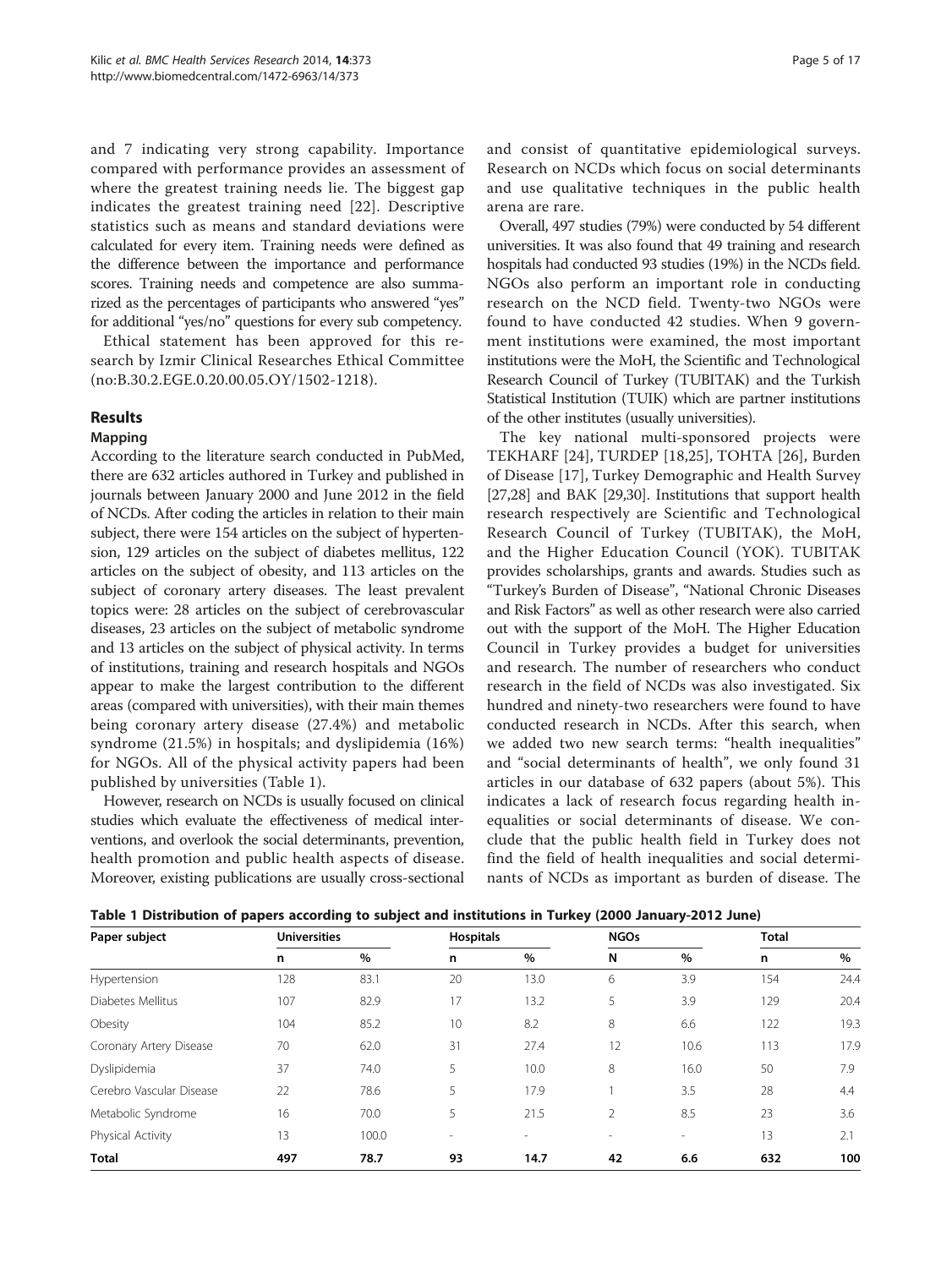role of social sciences in public health is still in its infancy in Turkey, as in many other countries.

Among the 15 training courses held in the last few years, only three were about NCDs: Training on diabetes mellitus for MoH workers, MEDCHAMPS project workshops, a TUBITAK summer course on research design on cardiology, epidemiology courses (presented 10 times by the MoH for MoH workers), biostatistics (university based), and qualitative research design (university based). The MoH, TUBITAK, EU, and universities financially sponsored these training workshops. There was only one international training project on NCDs: the MEDCHAMPS project in Turkey.

## Judgements of Key Informants (KI)

Interviews with KIs revealed that research capacity building in relation to NCDs in public health area is important for Turkey: Eight of the 10 KIs think this topic is very important while the other two identified this as moderately important.

Analysis of the interviews identified institutional and individual factors that contribute to the current state of research in Turkey in this area. Institutional and structural factors appear to be more prominent in their judgments. Institutional factors mentioned included required research component in promotional consideration, restructuring of the MoH, the new performance based payment system, teaching heavy workloads, lack of financial support, lack of specialization and prioritization, lack of coordination among stakeholders as well as a lack of support network among researchers which highlights the problems with dissemination of research and application at the administrative levels. Individual factors mentioned included a lack of motivation and curiosity on the part of researcher as well as inadequate language skills, specifically English.

First, we will discuss individual factors, and then devote the majority of our analysis to institutional barriers. Achieving a research capacity comparable to international standards require that researchers can in fact engage with the international community of researchers and are familiar with their methodologies and literature in general. To that end, one KI proposed that training abroad would be very important by providing a chance to observe academic life in another country. This suggests a fluency in English at the least is required, especially when the training language is other than Turkish. All of the KIs in our study support sending staff abroad for one to two months. Four KIs mentioned that training abroad would contribute greatly to the professional development of a young researcher, and it is an academic requirement at some institutions. For example one KI mentioned that

"…Via a short presentation, we wanted our residents to share information they had learned from a course

which had been conducted in English. There was a small problem. They said that they did not understand some parts of the course and therefore could not report back very well. ….Generally, most junior researchers are not fluent enough to follow a course in English. …The language problem is an important barrier." Academician

Most KIs mentioned that training of junior researchers towards research capacity building in NCDs will contribute to the overall mission of their institutes by improving staff motivation, increasing knowledge base and generating new ideas. However, while half of the KIs thought that junior researchers desire such training, other half disagreed that there was enough demand from junior researchers. There seems to be a disconnect between the KIs and junior researchers regarding demand for training since 70% of the junior researchers surveyed in the next phase stated a desire for training. The KIs who believed in a lack of demand argued that junior researchers have low motivation and they lack curiosity for research. This suggests that the reason for low research production and low researcher numbers in Turkey stems from individual factors, indicating a belief in internal motivation as necessary. Only one KI mentioned that the reason for lack of interest is a reflection of the expectations of their institution.

"There is no interest in research, they want someone else to conduct research and they only want to read it. If they are interested in research, the reason is this: if they do not have publications, they will not be promoted as a professor or associate professor. A thesis for specialization is compulsory, because if they do not have a thesis, they will not be a specialist in medicine. Indeed, there is no curiosity." Editor of a SCIE scientific journal

What is interesting in this quote is that while the KI points to a lack of curiosity for research, which is an individual factor, he also suggests that institutional requirements for research for promotional reasons are indeed a supporting factor for research. However such a requirement may not be enough to spur research activity as KIs from medical schools brought up heavy teaching workloads as a barrier.

"The main problem for public health researchers is the heavy load of undergraduate education in medical schools. So, there is no time for research, really… We have a very heavy teaching commitment. It is too hard for a researcher to take a full-time role in a project, even if it is short-term." Academician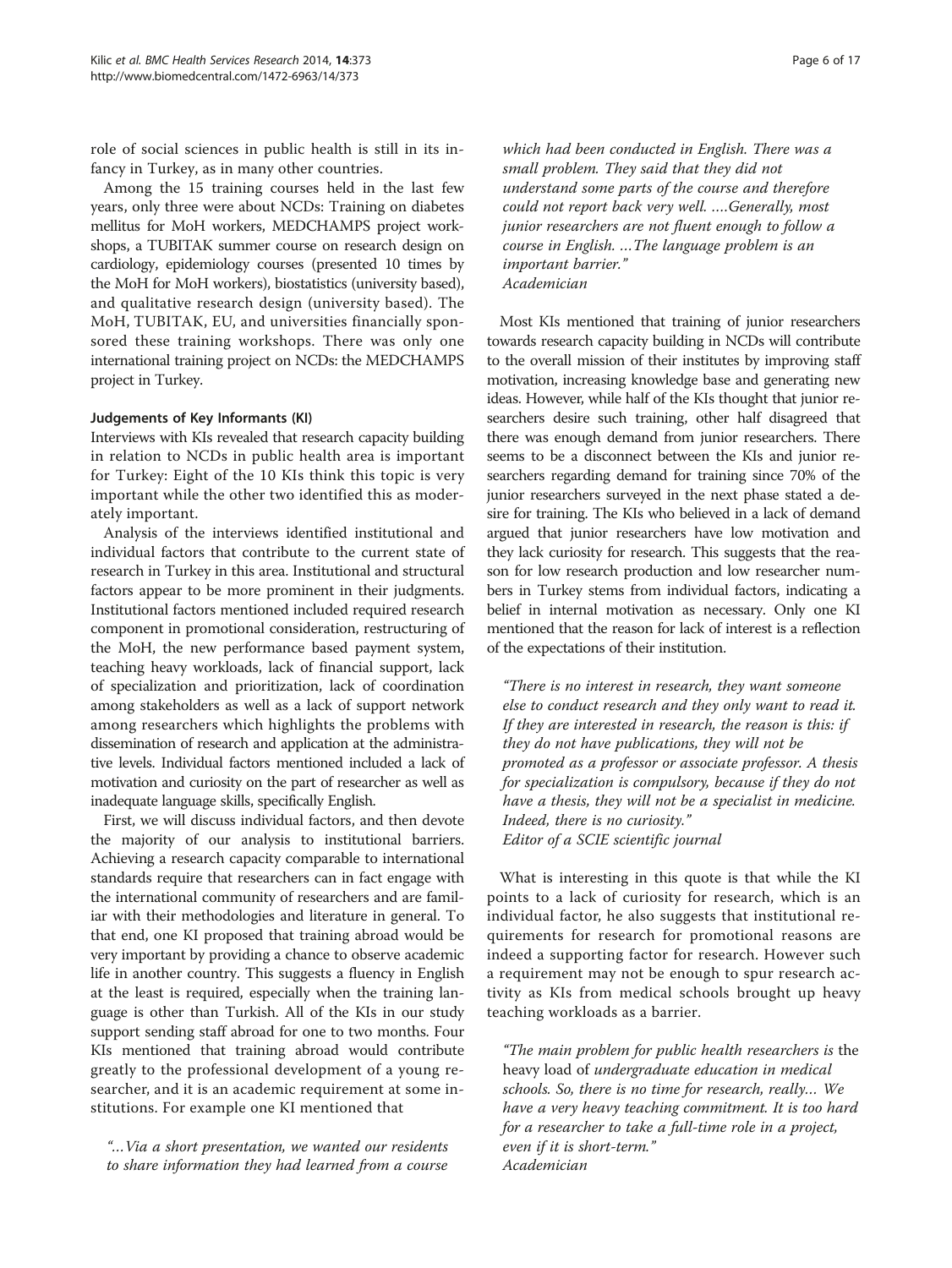KIs also mentioned that heavy undergraduate and postgraduate educational tasks are, in addition to taking too much time away from research activity, also the culprit for inadequate specialization and hence low productivity.

"Academics who are focused on only one field bring the science more up to date and are more productive…. I mean, if there could be researchers working only on one area like heart disease, strokes, or diabetes and if there were no other expectations from them, we would have an opportunity to reach the level of Western countries … We have a problem of not focusing or concentrating enough on one subject…" Academician

It seems likely that even the individualized factors mentioned above (lack of language skills and motivation for research) cannot be explained indirectly through structural factors. Indeed, these factors are closely related. For example, opportunity to train abroad where language proficiency achieved and where the researcher becomes familiar with other research contexts and processes, and has a chance to establish a network, could in fact initiate and perhaps sustain a momentum for research activity upon return through increased self esteem and motivation. Structural factors mentioned by KIs in this study are multi faceted and differ based on the institutional setting (governmental vs. non-governmental vs. medical schools/hospitals).

Larger issue regarding training in the current context is the reorganization of the national health research system, which is incomplete and created a transitional stage. Historically research at MoH which was rare was decentralized and uncoordinated. Governmental KIs (from the MoH) acknowledged this issue but stated that they were hopeful for future.

"…….the General Directorate of Health Research has been newly established and has a history of only five or six months. ….Historically, our staff [of MoH] rarely conduct research, after all, it wasn't planned this way...but we are hopeful for the future." Senior Policymaker

Lack of coordination among institutions and specifically between the academics, NGOs and the government appear to be a key problem identified by the KIs.

"..There is no relationship between academia and the MoH. The MoH does not state a need for research in any particular field or a need for evaluation of any particular policy. The MoH does not want to have this kind of connection with universities. But people we

trained go on to work in the MoH later. In fact, the MoH can give them this kind of responsibility. It can require them to conduct research or evaluate a policy. If there was such a connection during training, the junior researcher could do this more effectively when he goes there. ..There is a lack of collaboration, such as working together on implementation, or working towards solutions for real problems…" Academician

Academic KIs' concern for lack of collaboration and coordination is not shared by the governmental KIs. For example one policymaker KI mentioned that they found their arrangement sufficient for their procedures.

'…….Conducting research is the duty of General Directorate of Health Research. We think that this makes our task easier. For instance, when we wonder about the effectiveness of our new interventions and want to evaluate this, the General Directorate of Health Research is the first place that we contact…' Senior Policymaker

Another issue brought up is the lack of applied knowledge in the field by the MoH. If trainees are not in a position to implement what they learned at their workplace as part of their daily workload, then the training itself becomes a moot point and further diminishes motivation.

'"… So the biggest problem is this: there is no way of keeping people at the high level of motivation that they have reached after these courses. So she came, learned and was very excited, but the day after the training she goes to her department and does nothing [related to the training she received]. Her position will not be adequate, and she will have no opportunities or access to a network. I mean, there is actually no national health research system to speak of....." Academician

This lack of network also points to an issue with the dissemination of research results, which was identified as inadequate in the Turkish context by the KIs in this study. Turnover is another problem, aside from the inability to apply what is learned as part of work responsibilities. One KI mentioned that:

"Last year, we trained 250 people, who were staff of the MoH, in the field of epidemiology and expected that they would work in specific departments which were related to epidemiology and make a contribution as epidemiologists. But one third of them did not stay in those departments." Academician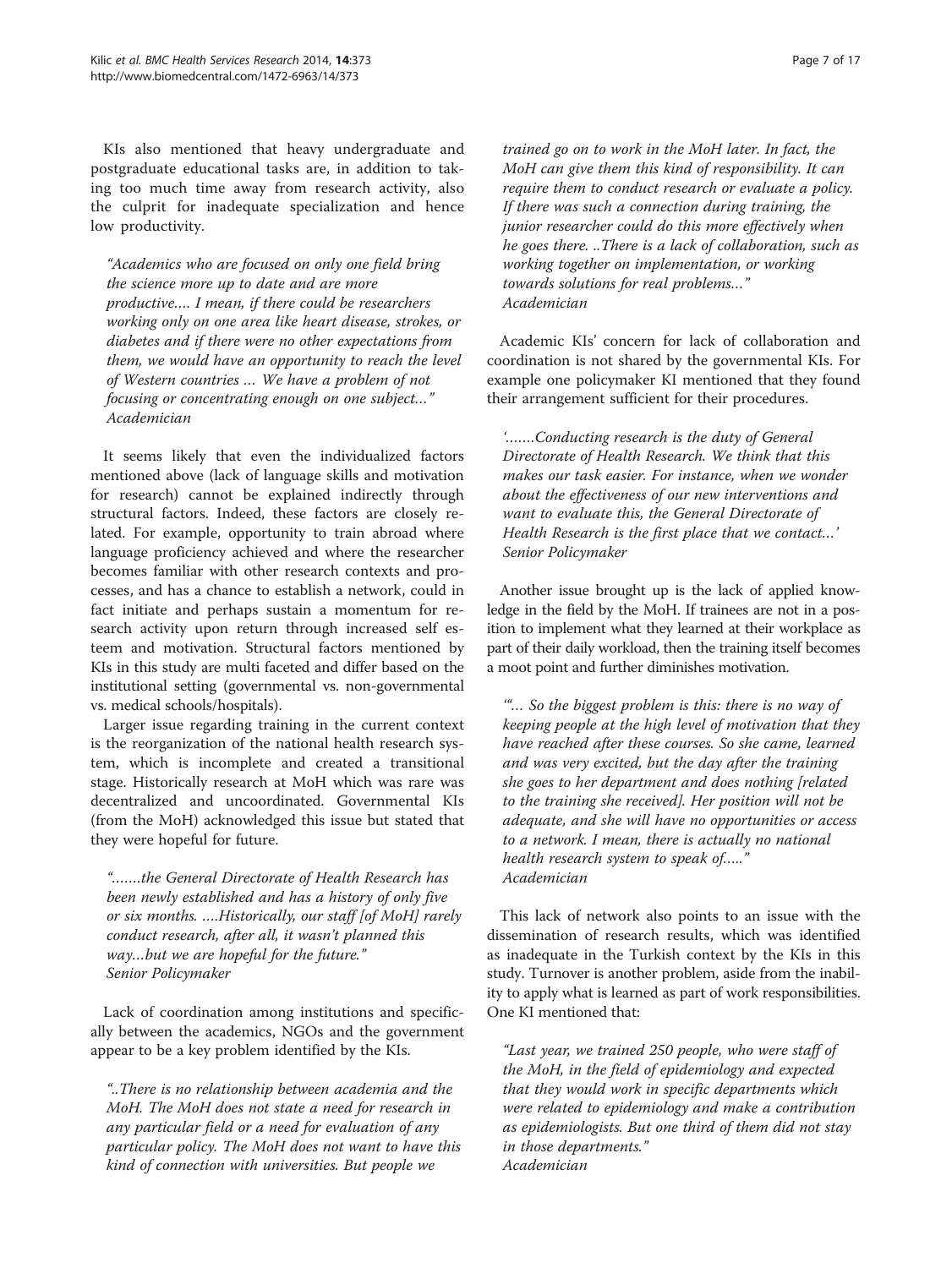Another significant barrier is the financial resources available for research. KIs specifically mentioned the new performance based payment system (in 2011 for the universities) and its negative effects on research activities by discouraging health workers to spend time on research, instead focusing on clinical work to increase their take home pay.

"… and in the end, there came the system of payments based on performance and whatever happened, people stopped bothering to undertake research. Every person is willing to see a patient rather than conducting research…" Editor of a SCIE scientific journal

Aside from governmental resources, there is the issue of diminishing financial support from the for-profit sector, such as pharmaceutical companies.

"…The first is really a financial problem. … Formerly we have been receiving great support from pharmaceutical companies. Now, in order to increase their profit share they have become almost unable to support us. Furthermore, even when there is such a research project, namely if it is not prescribed [i.e. increase drug sales], they do not give the researcher anything…" NGO Representative

Bureaucracy of getting research clearance is another issue. When researchers try to involve governmental or private institutions in their research, in addition to the lack of grants available, they may not receive access to data or permission to pursue it.

"Recently, we wanted to conduct a study about family medicine at the level of primary care, but we could not get permission from the MoH. Permission problems can occur elsewhere, too". NGO Representative

Lastly, lack of prioritization of research topics is especially problematic according to the interviews, and lack of coordination and collaboration is evident between academia and the government.

"…Nobody knows how to access the information gathered by the MoH. There is a disconnect. We don't know what the MoH wants, or areas of demand. We don't even know if their data can meet their needs…." Academician

In summing up, our KIs mostly identified infrastructural and institutional issues as barriers against research capacity building in NCDs in public health in Turkey, which may also indirectly contribute to the few individual factors mentioned earlier.

In the next section, we present our findings from the quantitative surveys completed by junior researchers.

## Training needs of junior researchers

Fifty-five junior researchers from 15 different institutes were invited to complete the Training Needs Assessment (TNA) questionnaire by e-mail, and 46 researchers responded (84% response rate). Junior researchers were defined as young and mid-level researchers who had one of the following: a medical degree and residency at the university, or a bachelor's degree and experience in health research, or a master's degree in health (or a related discipline) or a PhD degree and a maximum of seven years of experience in the field. Some of them were young academics or specialists in medicine. Their specialization is mostly in public health, with one cardiologist and one obstetrician-gynecologist. Sixty-one percent of junior researchers in our sample are female medical doctors working at a university, and half of them have postgraduate education. The mean age of the junior researchers is 33 and their average work experience is nearly four years at their most recent institution (Table [2\)](#page-8-0).

When we evaluated general skills and qualifications, computer skills of junior researchers (Microsoft Office Power Point, Word, e-mail, internet etc.) were usually above average except in Excel, and statistical software as self reported. When English competence was considered, junior researchers had particular problems in writing and speaking in English. The language skills among 15% of junior researchers in the sample were below average in written English, and spoken English skills were below average among 20% of junior researchers. In addition to language problems, 15% and 26% of junior researchers had below average skills in Excel and statistical software (such as SPSS) respectively.

Tables [3](#page-8-0) and [4](#page-9-0) clarify the distinction between generic skills and discipline-specific skills. Table [3](#page-8-0) deals with tasks pertaining specifically to research and scientific writing skills, which is necessary for all research endeavors. Average performance scores for research design and implementation were usually over four points (over a seven point scale), except for qualitative study design and use of qualitative research tools. This means that junior researchers do not need research design training except in qualitative research. Average performance scores were similar for analysis and writing competencies, except for qualitative report writing, qualitative data analysis and policy paper and academic journal writing. The "gap" relates the difference between the two columns (importance and performance scores). The biggest gap was in qualitative report writing and qualitative data analysis (2.9 points).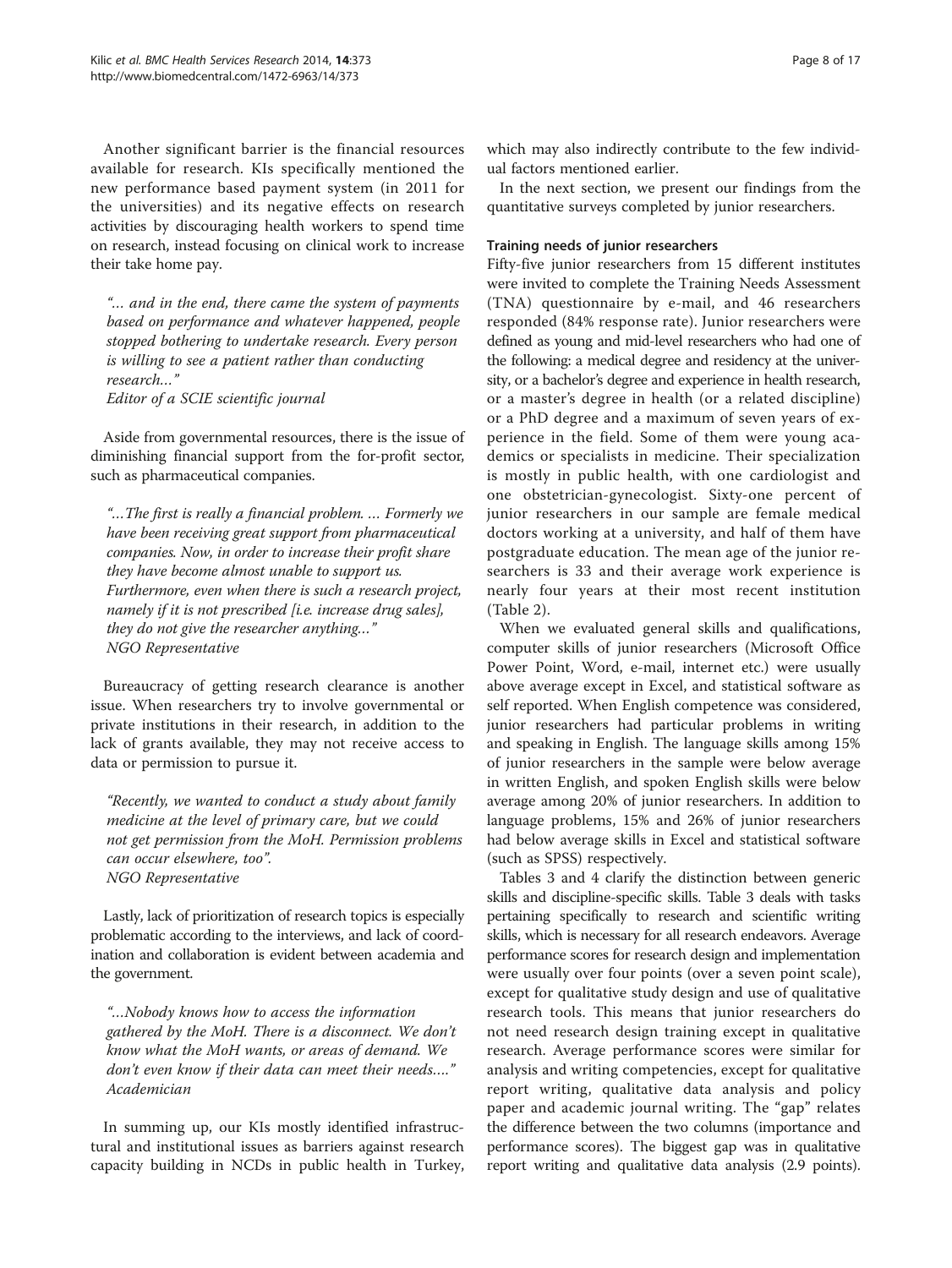<span id="page-8-0"></span>

|  | Table 2 Socio demographic findings of junior researchers |  |  |  |
|--|----------------------------------------------------------|--|--|--|
|--|----------------------------------------------------------|--|--|--|

| $(n = 46)$                           |                                       | N              | %         |
|--------------------------------------|---------------------------------------|----------------|-----------|
| Gender                               | Female                                | 28             | 61.0      |
|                                      | Male                                  | 18             | 39.0      |
| Highest level of education completed | University (Medical Faculty)          | 22             | 47.8      |
|                                      | PhD (Public Health)                   | 10             | 21.7      |
|                                      | <b>Specialization in Medicine</b>     | 9              | 19.6      |
|                                      | MPH (Master of Public Health)         | 5              | 10.9      |
| Institutional affiliation            | University                            | 29             | 63.0      |
|                                      | Ministry of Health                    | 15             | 32.6      |
|                                      | Ministry of Labor and Social Security | 1              | 2.2       |
|                                      | Private (Occupational Physician)      | 1              | 2.2       |
| Job title                            | MD (Resident/Research Assistant)      | 22             | 47.8      |
|                                      | <b>MD</b> (Specialist)                | 8              | 17.4      |
|                                      | Academician                           | 8              | 17.4      |
|                                      | <b>Nurse</b>                          | 2              | 4.3       |
|                                      | Anthropologist                        | $\overline{2}$ | 4.3       |
|                                      | <b>Dietician</b>                      | 1              | 2.2       |
|                                      | Psychologist                          | 1              | 2.2       |
|                                      | <b>Engineer</b>                       | 1              | 2.2       |
|                                      | <b>Health Officer</b>                 | 1              | 2.2       |
|                                      |                                       | Mean           | <b>SD</b> |
| Age                                  |                                       | 32.9           | 5.9       |
| Working years                        |                                       | 3.7            | 4.0       |

# Table 3 Junior researchers' perception of barriers in research knowledge

| $(n = 46)$                        | Importance score<br>$mean \pm SD$ | Performance score<br>$mean \pm SD$ | Gap* (difference)<br>$mean \pm SD$ | <b>Training</b><br>need % |
|-----------------------------------|-----------------------------------|------------------------------------|------------------------------------|---------------------------|
| Research design & implementation  | $6.2 \pm 0.9$                     | $4.5 \pm 1.4$                      | $1.7 \pm 1.4$                      | 66                        |
| Study Design: Qualitative         | $5.9 \pm 1.4$                     | $3.4 \pm 1.8$                      | $2.6 \pm 2.0$                      | 80                        |
| Oualitative Research tools        | $5.8 \pm 1.3$                     | $3.7 \pm 1.7$                      | $2.1 \pm 1.8$                      | 77                        |
| Writing research proposals        | $6.4 \pm 1.0$                     | $4.5 \pm 1.6$                      | $1.9 \pm 1.5$                      | 66                        |
| Data management                   | $6.5 \pm 0.8$                     | $4.8 \pm 1.7$                      | $1.8 \pm 1.8$                      | 61                        |
| Study Design: Quantitative        | $6.2 \pm 1.2$                     | $4.5 \pm 1.6$                      | $1.7 \pm 1.6$                      | 70                        |
| Routine/secondary data use        | $6.2 \pm 1.2$                     | $4.5 \pm 1.7$                      | $1.7 \pm 1.8$                      | 68                        |
| Ethical quidelines & oversight    | $6.3 \pm 1.2$                     | $4.9 \pm 1.5$                      | $1.4 \pm 1.9$                      | 64                        |
| Questionnaire development         | $6.1 \pm 1.3$                     | $4.7 \pm 1.7$                      | $1.3 \pm 1.6$                      | 54                        |
| Conducting literature reviews     | $6.5 \pm 0.8$                     | $5.2 \pm 1.4$                      | $1.3 \pm 1.6$                      | 61                        |
| Analysis & writing                | $6.3 \pm 0.9$                     | $3.8 \pm 1.4$                      | $2.5 \pm 1.6$                      | 80                        |
| Writing qualitative reports       | $6.1 \pm 1.2$                     | $3.1 \pm 1.8$                      | $2.9 \pm 2.0$                      | 82                        |
| Qualitative data analysis         | $6.1 \pm 1.2$                     | $3.2 \pm 1.8$                      | $2.9 \pm 1.9$                      | 84                        |
| Writing policy papers             | $5.9 \pm 1.4$                     | $3.3 \pm 1.7$                      | $2.7 \pm 2.0$                      | 89                        |
| Writing academic journal articles | $6.5 \pm 0.9$                     | $3.9 \pm 1.9$                      | $2.6 \pm 2.0$                      | 79                        |
| Writing quantitative reports      | $6.3 \pm 1.0$                     | $4.1 \pm 1.9$                      | $2.2 \pm 1.9$                      | 75                        |
| Statistical analysis              | $6.5 \pm 0.8$                     | $4.4 \pm 1.7$                      | $2.1 \pm 1.6$                      | 77                        |
| Conference presentation skills    | $6.4 \pm 0.8$                     | $4.4 \pm 1.7$                      | $1.9 \pm 1.8$                      | 73                        |

\* The gap refers to the difference between the importance assigned to each skill and perceived self-performance scores.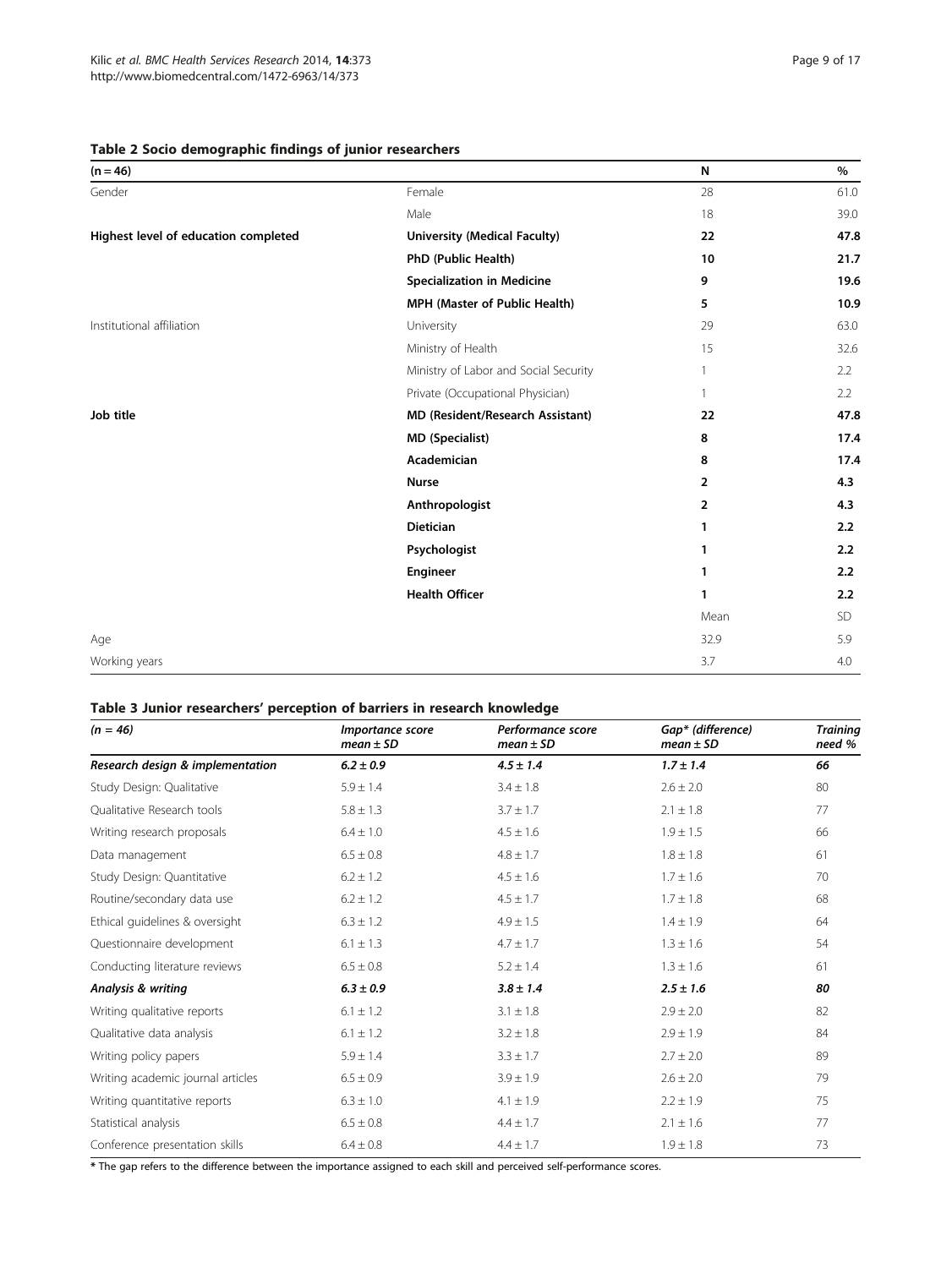# <span id="page-9-0"></span>Table 4 Junior researchers' perception of barriers in subjective sub competencies for five disciplines

| $(n = 46)$                             | Importance score<br>$mean \pm SD$ | Performance score<br>$mean \pm SD$ | Gap (difference)<br>$mean \pm SD$ | <b>Training</b><br>need % | <b>Familiarity %</b> |
|----------------------------------------|-----------------------------------|------------------------------------|-----------------------------------|---------------------------|----------------------|
| <b>Health economics</b>                | $5.8 \pm 1.3$                     | $2.4 \pm 1.3$                      | $3.4 \pm 1.5$                     | 78                        | 57                   |
| Statistical and econometric analysis   | $5.8 \pm 1.3$                     | $2.0 \pm 1.3$                      | $3.8 \pm 1.7$                     | 84                        | 48                   |
| Microeconomics of health care          | $5.7 \pm 1.5$                     | $2.0 \pm 1.3$                      | $3.6 \pm 1.8$                     | 82                        | 41                   |
| Health accounting                      | $5.8 \pm 1.5$                     | $2.3 \pm 1.2$                      | $3.5 \pm 1.7$                     | 75                        | 55                   |
| Economic evaluation                    | $5.9 \pm 1.4$                     | $2.4 \pm 1.5$                      | $3.4 \pm 1.9$                     | 75                        | 59                   |
| Health Financing functions             | $5.9 \pm 1.3$                     | $2.6 \pm 1.5$                      | $3.2 \pm 1.6$                     | 75                        | 66                   |
| Economics of health systems            | $6.1 \pm 1.3$                     | $2.9 \pm 1.7$                      | $3.2 \pm 1.7$                     | 77                        | 73                   |
| Provider payment mechanisms            | $5.7 \pm 1.6$                     | $2.6 \pm 1.6$                      | $3.0 \pm 1.7$                     | 77                        | 57                   |
| <b>Health policy</b>                   | $6.0 \pm 1.3$                     | $2.9 \pm 1.5$                      | $3.1 \pm 1.6$                     | 84                        | 72                   |
| Monitoring and evaluation methods      | $5.9 \pm 1.5$                     | $2.6 \pm 1.6$                      | $3.3 \pm 1.8$                     | 84                        | 57                   |
| Health policy analysis frameworks      | $5.8 \pm 1.5$                     | $2.5 \pm 1.6$                      | $3.3 \pm 1.9$                     | 84                        | 64                   |
| Policy processes in health care        | $6.2 \pm 1.3$                     | $3.1 \pm 1.6$                      | $3.1 \pm 1.7$                     | 82                        | 77                   |
| Impact of policies on population       | $6.1 \pm 1.3$                     | $3.0 \pm 1.6$                      | $3.0 \pm 1.7$                     | 84                        | 82                   |
| Political influence on resource alloc. | $5.9 \pm 1.4$                     | $3.0 \pm 1.6$                      | $3.0 \pm 1.8$                     | 82                        | 71                   |
| Organization, financing & health syst. | $6.2 \pm 1.3$                     | $3.3 \pm 1.7$                      | $2.9 \pm 1.7$                     | 86                        | 82                   |
| <b>Environmental health</b>            | $6.2 \pm 0.9$                     | $3.2 \pm 1.6$                      | $3.0 \pm 1.6$                     | 76                        | 74                   |
| Environmental epidemiology             | $6.2 \pm 1.0$                     | $2.9 \pm 1.7$                      | $3.4 \pm 1.7$                     | 82                        | 64                   |
| Policies to mitigate env. hazards      | $6.3 \pm 1.1$                     | $3.0 \pm 1.7$                      | $3.3 \pm 1.8$                     | 75                        | 73                   |
| Interaction of environ. determinants   | $6.1 \pm 1.1$                     | $2.9 \pm 1.5$                      | $3.2 \pm 1.8$                     | 80                        | 75                   |
| Health & environ. risk assessment      | $6.3 \pm 1.0$                     | $3.2 \pm 1.7$                      | $3.1 \pm 1.7$                     | 80                        | 75                   |
| Factors modifying impact of env.       | $6.1 \pm 1.1$                     | $3.1 \pm 1.8$                      | $3.0 \pm 1.8$                     | 75                        | 71                   |
| Exposure assessment methods            | $6.1 \pm 1.1$                     | $3.2 \pm 1.9$                      | $2.9 \pm 1.8$                     | 77                        | 71                   |
| Sources, pathways, of exposure         | $6.3 \pm 0.9$                     | $3.5 \pm 1.9$                      | $2.8 \pm 1.7$                     | 71                        | 80                   |
| Major environ. & occup. hazards        | $6.4 \pm 1.0$                     | $3.6 \pm 1.9$                      | $2.7 \pm 1.8$                     | 68                        | 82                   |
| Medical anthrop & sociology            | $5.9 \pm 1.2$                     | $3.0 \pm 1.5$                      | $2.9 \pm 1.6$                     | 75                        | 63                   |
| Ethnographic methods                   | $5.6 \pm 1.5$                     | $2.4 \pm 1.7$                      | $3.2 \pm 1.8$                     | 77                        | 34                   |
| Health seeking behavior                | $6.2 \pm 1.1$                     | $3.2 \pm 1.8$                      | $3.0 \pm 1.8$                     | 77                        | 71                   |
| Historical & political dimensions      | $5.9 \pm 1.2$                     | $2.9 \pm 1.8$                      | $3.0 \pm 1.8$                     | 71                        | 59                   |
| The clinic/hospital as social          | $5.6 \pm 1.6$                     | $2.7 \pm 1.6$                      | $2.9 \pm 1.7$                     | 75                        | 59                   |
| Role of culture in health              | $5.9 \pm 1.3$                     | $3.1 \pm 1.8$                      | $2.8 \pm 1.9$                     | 77                        | 66                   |
| Social inequalities in health          | $6.3 \pm 1.1$                     | $3.7\pm1.8$                        | $2.6\pm1.9$                       | 73                        | 84                   |
| Understanding popular health           | $5.8 \pm 1.5$                     | $3.2 \pm 1.7$                      | $2.6 \pm 1.8$                     | 73                        | 71                   |
| Epidemiology                           | $6.3 \pm 0.7$                     | $4.3 \pm 1.4$                      | $2.0 \pm 1.6$                     | 73                        | 87                   |
| Mathematical modeling                  | $6.0 \pm 1.2$                     | $3.0 \pm 1.5$                      | $3.0 \pm 1.9$                     | 89                        | 66                   |
| Disease surveillance                   | $6.4\pm0.8$                       | $4.0 \pm 1.5$                      | $2.4 \pm 1.6$                     | 82                        | 86                   |
| Methods in epidemiology                | $6.6 \pm 0.7$                     | $4.5 \pm 1.8$                      | $2.1 \pm 1.7$                     | 64                        | 93                   |
| Subjective health measures             | $5.9 \pm 1.1$                     | $3.8 \pm 1.7$                      | $2.1 \pm 1.7$                     | 73                        | 84                   |
| Effect modification (confounding)      | $6.2 \pm 1.0$                     | $4.2 \pm 1.7$                      | $2.0 \pm 1.9$                     | 77                        | 82                   |
| Risk factors and susceptibility        | $6.5 \pm 0.8$                     | $4.5 \pm 1.7$                      | $2.0 \pm 1.8$                     | 77                        | 89                   |
| Validity and reliability               | $6.4 \pm 0.8$                     | $4.4 \pm 1.7$                      | $2.0 \pm 1.9$                     | 71                        | 89                   |
| Association and causation              | $6.4 \pm 0.8$                     | $4.6 \pm 1.8$                      | $1.9 \pm 1.8$                     | 68                        | 91                   |
| Statistical analysis of data           | $6.5 \pm 0.8$                     | $4.7 \pm 1.7$                      | $1.8 \pm 1.8$                     | 71                        | 96                   |
| Measures of morbidity & mortality      | $6.3 \pm 1.0$                     | $4.8 \pm 1.8$                      | $1.4 \pm 1.8$                     | 61                        | 96                   |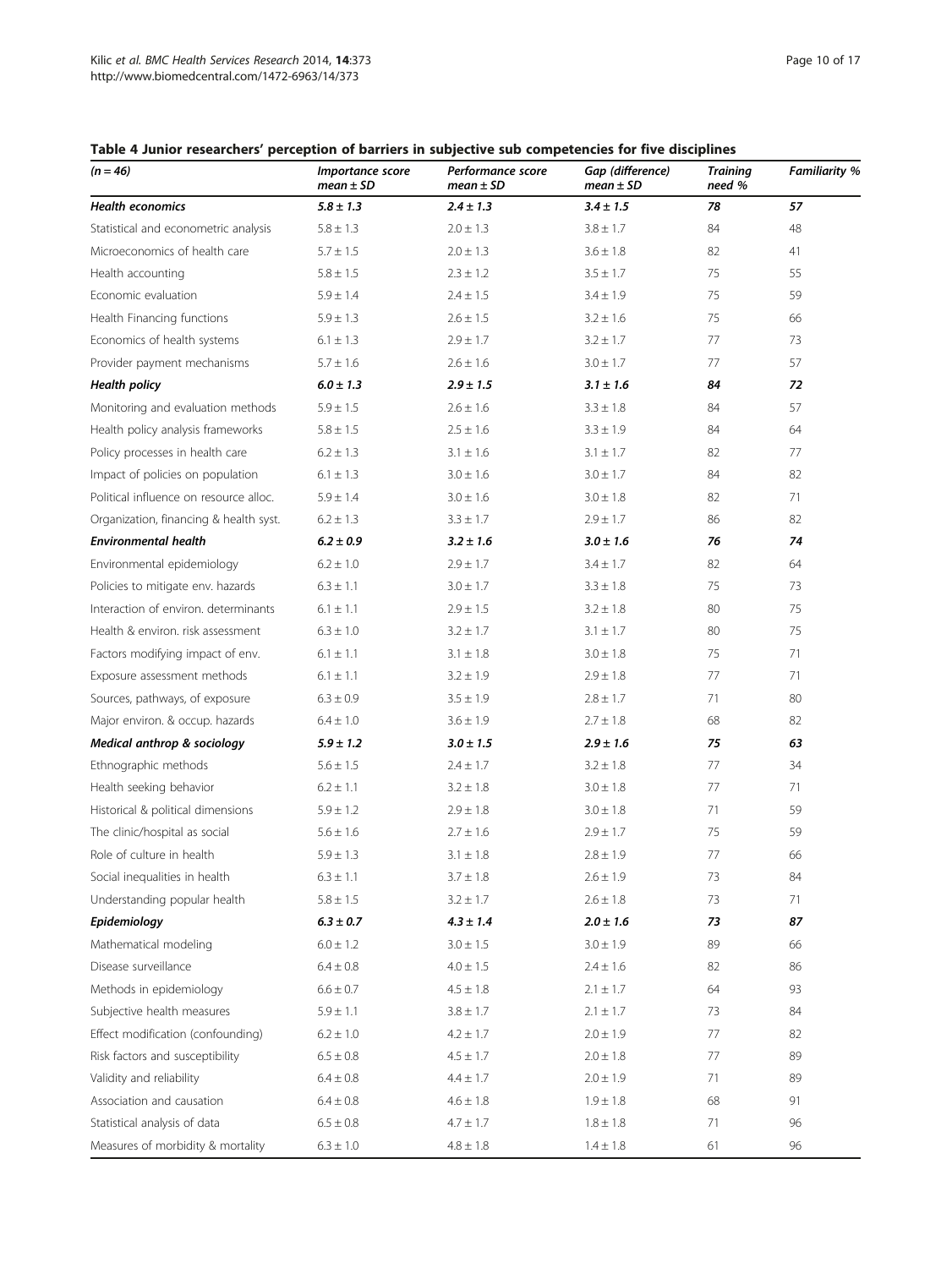The last column in Table [3](#page-8-0) is "training need," which is the percentage of junior researchers who answered "yes" to the question "do you need training in….?". The highest training need - approximately 90% of junior researchers – was identified as training in how to write a policy report (Table [3](#page-8-0)).

Table [4](#page-9-0) indicates the discipline-specific skills and the component skills associated with each of the five disciplines and their identified sub-competencies, which are the selected focus of the larger research project. Five disciplines are Health Economics, Health Policy, Environmental Health, Medical Anthropology & Sociology, and Epidemiology. Each discipline has six to ten subcompetencies that junior researchers rated regarding importance, level of knowledge appearing as performance score, how familiar they are with the area, how much training they need, and a score we calculated as the gap between importance and performance scores.

The averages of performance scores of junior researchers for five specific disciplines were usually below 4 points, except for epidemiology. This means that junior researchers need epidemiology training the least, except in three sub competencies; mathematical modeling, disease surveillance and subjective health measures, all of which were below 4 points (Table [4](#page-9-0)). The biggest gap among the main disciplines was observed in relation to health economics (3.4 points), followed by health policy, environmental health and medical anthropology/sociology (ranking as 3.1, 3.0, and 2.9 points respectively).

The biggest gap for all sub competencies was in "statistical and econometric analyses" (3.8), followed by "micro economics of health care" (3.6) and "health accounting" (3.5), all housed under Health Economics. When asked about their training needs, 89% of junior researchers indicated a need for training in "mathematical modeling" (under Epidemiology) and 86% in "organization, financing and delivery of health services and public health systems" (under Health Policy). The lowest training need identified by participants are "measures of morbidity and mortality" with 61%, "methods in epidemiology" with 64%, "association and causation" with 68% (all under Epidemiology), and "major environmental and occupational hazards" with 68% (under Environmental Health).

The final column in Table [4,](#page-9-0) labeled "familiarity" shows that junior researchers in our study are highly familiar with Epidemiology (87%) and Environmental Health (74%) and least familiar with Health Economics in disciplinary categorization, however the least familiar sub-competencies are not from Health Economics. Among sub-competencies, researchers are least familiar with "ethnographic methods" (with 34%, under Medical Anthropology & Sociology), followed by "micro economics of health care" (with 41% under Health Economics).

One may expect to see the highest training need in areas researchers are the least familiar with, however that is not necessarily the case. For example, training need stated for "ethnographic methods" and "health seeking behavior" were both 77%, however familiarity was lowest in "ethnographic methods" (with 34%), while it was 71% for "health seeking behavior." In general, junior researchers in our study stated a need for training in all disciplinary areas, ranging between 73% and 84%, which are high and partly may explain the cases above. It makes more sense to look at the importance scores in conjunction with performance scores to understand training need rather than using familiarity. Hence looking at these three columns together provides more information in explaining the differences between similar training need assigned to different familiarity scores or vice versa (Table [4](#page-9-0)). To understand these distinctions more clearly, we offer the following plot graph in Figure [2.](#page-11-0)

Training needs for the 5 disciplines and 38 subcompetencies are plotted according to their importance and performance scores as illustrated in Figure [2](#page-11-0). This quadrant graph form makes the training needs in the various competencies clear. Comparing scores for importance and performance indicates where the greatest training needs lie, with the biggest gap indicating the greatest training needs. Any sub competency item may be given a score of 4 or above for importance, less than 4 for performance. This would indicate that this is an urgent training need (upper left quadrant). An item with importance and performance scores of less than 4 would suggest a training need, but not an urgent one (lower left quadrant). Of course, an item with a performance score of four or above indicates that performance on this item is satisfactory and no intervention required [[22](#page-15-0)].

Health economics, health policy, environmental health and medical anthropology disciplines and their sub competencies were given a score of over 4 for importance and below 4 for performance. This means that there is an urgent training need (left upper quadrant) for these disciplines. Average performance scores of junior researchers for epidemiology were over 4 points, except for mathematical modelling, disease surveillance and subjective health measures. This means that junior researchers do not need epidemiology training except in these three sub competencies.

The Training Needs Assessment (TNA) survey also included questions about barriers against research. According to junior researchers, the reasons for not being able to conduct research in the five main disciplines were firstly, not having enough knowledge (68%), secondly, this not being a priority area for the institution (53%) and thirdly, not having enough time (32%). Eighty-two percent of junior researchers mentioned that they had to provide health services while at same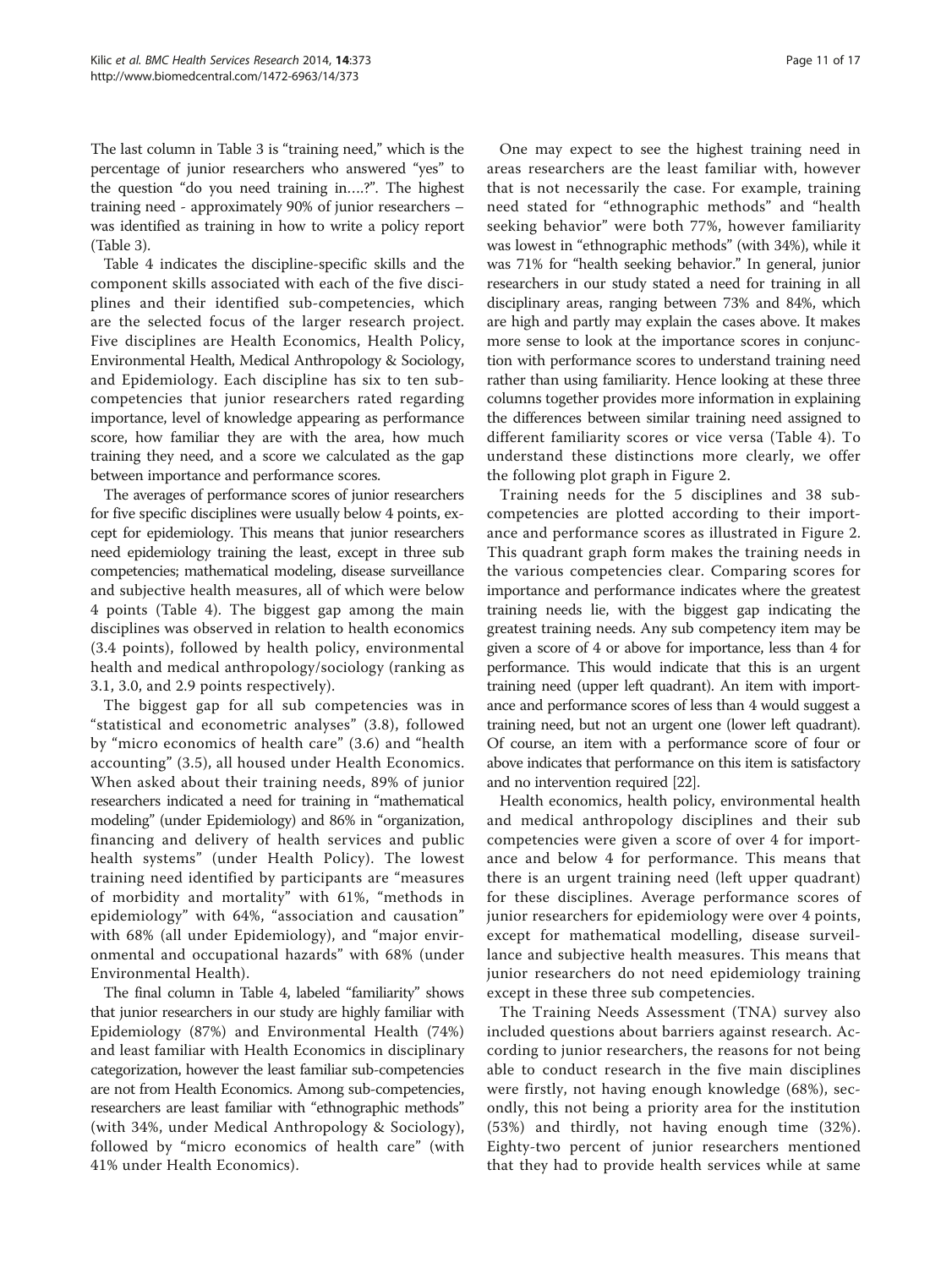<span id="page-11-0"></span>

time they did research, and 31% of them were also teaching. This is in agreement with what the KIs in interviews mentioned about heavy workloads and doing too many things as part of the workday rather than specialization and prioritization.

Regarding training, participants' most preferred method was courses with certification (83%). Other methods preferred were short-courses completed over a short period of time (70%), e-learning (61%), mentorship (61%) and shortterm courses completed over a long period of time (50%).

According to 44% of the sample, it was inconvenient to attend courses abroad, particularly for MoH staff due to securing work release.

Additionally, TNA inquired about participants' disciplinary priority areas. This question was an open ended one, which required participants to write in top priority disciplines. We calculated percentages for their top choice, which is presented in the table below. First priority areas identified by junior researchers are epidemiology (34.7%), health policy (19.5%), health economics (11%), medical anthropology & sociology (6%) and environmental health (6%) (Table [5](#page-12-0)). Though the highest and lowest priority disciplines identified by KIs and junior researchers are the same (epidemiology and environmental health respectively), the middle rankings do not match. KIs identified the disciplines and

sub-competencies with a training need as advanced epidemiology (surveillance, burden of disease, modelling, community based interventions, with 70%), medical anthropology/sociology (qualitative research techniques, behavior change, social determinants of health, with 70%), health policy (policy processes, health systems, planning, with 50%), health economics (cost effectiveness, cost determining, with 50%) and environmental health (with 30%). While KIs suggested training in medical anthropology and sociology as one of the highest disciplinary need, junior researchers ranked this need as one of the last priorities (6%). This contrast between KIs and junior researchers suggest that KIs are able to provide an overview of the disciplines and the research base, and are able to pinpoint the lack of attention to a much needed social science approach in health research. KIs' focus can be useful in explaining the value of ethnographic methods for identifying popular health concepts and health seeking behaviour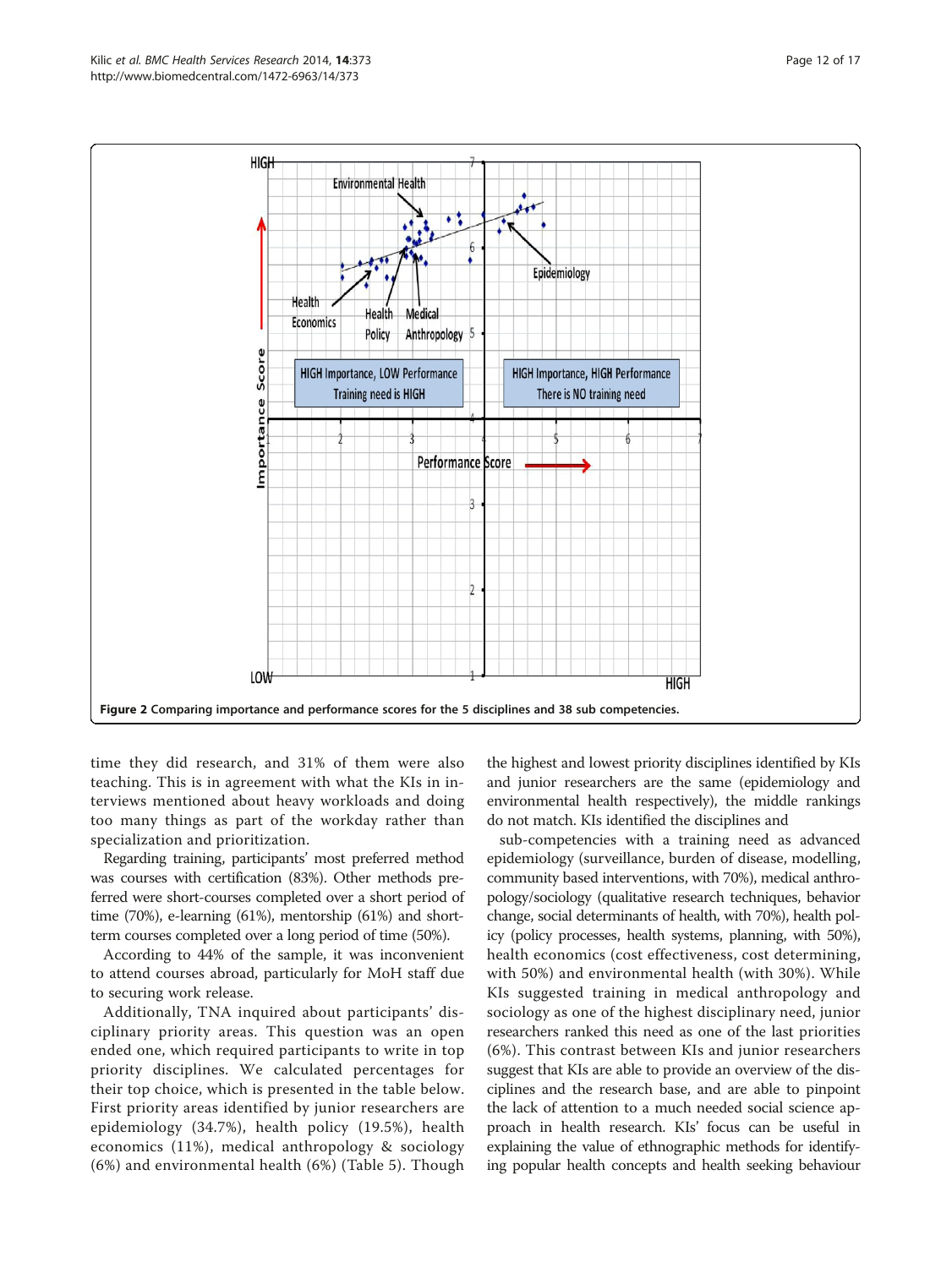| Rank | Training areas and sources                |                                            |                                             |                                             |  |  |  |
|------|-------------------------------------------|--------------------------------------------|---------------------------------------------|---------------------------------------------|--|--|--|
|      | Key informants (n:10)                     | Junior researchers (n:46)                  |                                             |                                             |  |  |  |
|      | (n/total number)                          | First priority discipline (%)              | Willing to conduct research (%)             | The gap* (mean)                             |  |  |  |
| 1.   | Epidemiology (7/10)                       | Epidemiology (35%)                         | Epidemiology (85%)                          | Health economics (3.4)                      |  |  |  |
| 2.   | Medical anthropology and sociology (7/10) | Health policy (19%)                        | Health policy (72%)                         | Health policy (3.1)                         |  |  |  |
| 3.   | Health policy (5/10)                      | Health economics (11%)                     | Medical anthropology<br>and sociology (72%) | Environmental health (3.0)                  |  |  |  |
| 4.   | Health economics (5/10)                   | Medical anthropology<br>and sociology (6%) | Health economics (67%)                      | Medical anthropology<br>and sociology (2.9) |  |  |  |
| 5.   | Environmental health (3/10)               | Environmental health (6%)                  | Environmental health (54%)                  | Epidemiology (2.1)                          |  |  |  |

<span id="page-12-0"></span>Table 5 Disciplines related to training areas, according to KIs, and junior researchers

\*The gap represents the difference between the importance and performance scores.

to junior researchers. Junior researchers, on the other hand, focus on their immediate needs, as they are able to evaluate them with greater precision, and also prioritize what they need the most (Table 5).

The last area of inquiry in the survey was the willingness to pursue research by discipline. This question was also an open ended one, which asked participants to rank disciplines. Eighty-five percent of junior researchers are willing to conduct research in epidemiology, which is the highest ranked research discipline in terms of willingness. This finding agrees with regarding priority disciplines to receive further training. Junior researchers were also willing to conduct research in health policy (72%), medical anthropology (72%) and health economics (67%). Junior researchers were least willing to conduct research in environmental health (54%). According to the participants, their institutional attitudes are largely positive towards epidemiology (72%). However, the percentage of perceived institutional willingness reported was below 50% for all other disciplines according to KIs.

## **Discussion**

In order to suggest improvements to national health research capacity in the field of NCDs, it is necessary to evaluate the current situation in Turkey. In the first stage of this study, we obtained a list of papers on NCDs from PubMed; 632 articles published by 692 researchers in the past 12 years. This means that only 1.1 article per 10 researchers has been published over the last 12 years (53 articles per year). This is a small number for Turkey when we compare it to countries of similar size. Even more starkly, only 5% of all papers (31 in total) have any kind of focus on inequalities and the social determinants of health, an area of public health research which has been largely neglected in Turkey up till now. This points to a lack of emphasis placed by researchers on the field of health inequalities and social determinants of NCDs. The majority of papers were about hypertension and diabetes mellitus, while there were only 13 papers on the subject of physical activity. It seems that research on

physical activity is very weak in Turkey and should be improved as well. On the other hand, when we examine the total number of scientific journal articles in one year, we see 8,301 articles in 2009 in Turkey. The total number of scientific journal articles in one year was over 45,000 in the UK and Germany, 31,748 in France, and 21,543 in Spain [\[6](#page-15-0)]. This comparison reveals a general lack of research productivity in Turkey.

According to our findings, both the KIs and junior researchers assessed research capacity building and training in Turkey as very important. However, the judgements of KIs and junior researchers were occasionally contradictory. KIs seem to be looking at the wider context in which capacity building occurs. For example; KIs see the barriers as relating to a lack of structures in which to make use of these capacities once they have been acquired while junior researchers mention their training needs. KIs refer to the disincentives for research: because the emphasis in universities is on teaching, this leaves little time for research. Teaching suits generalists rather than specialists, thereby reducing incentives for the kind of specialization research requires. However some organizational/managerial and psychological/motivational problems like job satisfaction/ job stress may be additional barriers which contribute to differences between the perceptions of KIs and junior researchers. There is also a deficit in the relationship between the MoH and academia, with ill-defined research priorities. In addition, English being the language of research itself creates a barrier to capacity-building. The question of morale also comes into this. Finally, there is the issue of funding, and we have two very insightful quotes about the financial disincentives for research: the negative effects of new performance based payment system and the decline in support from pharmaceutical companies. Additionally, when we compare with the other project countries, Turkey reported highest mean level of training needs in all disciplines. This could be due to higher importance scores given in Turkey compared with other countries [[21](#page-15-0)]. Our findings are important in determining the priority areas for training junior researchers.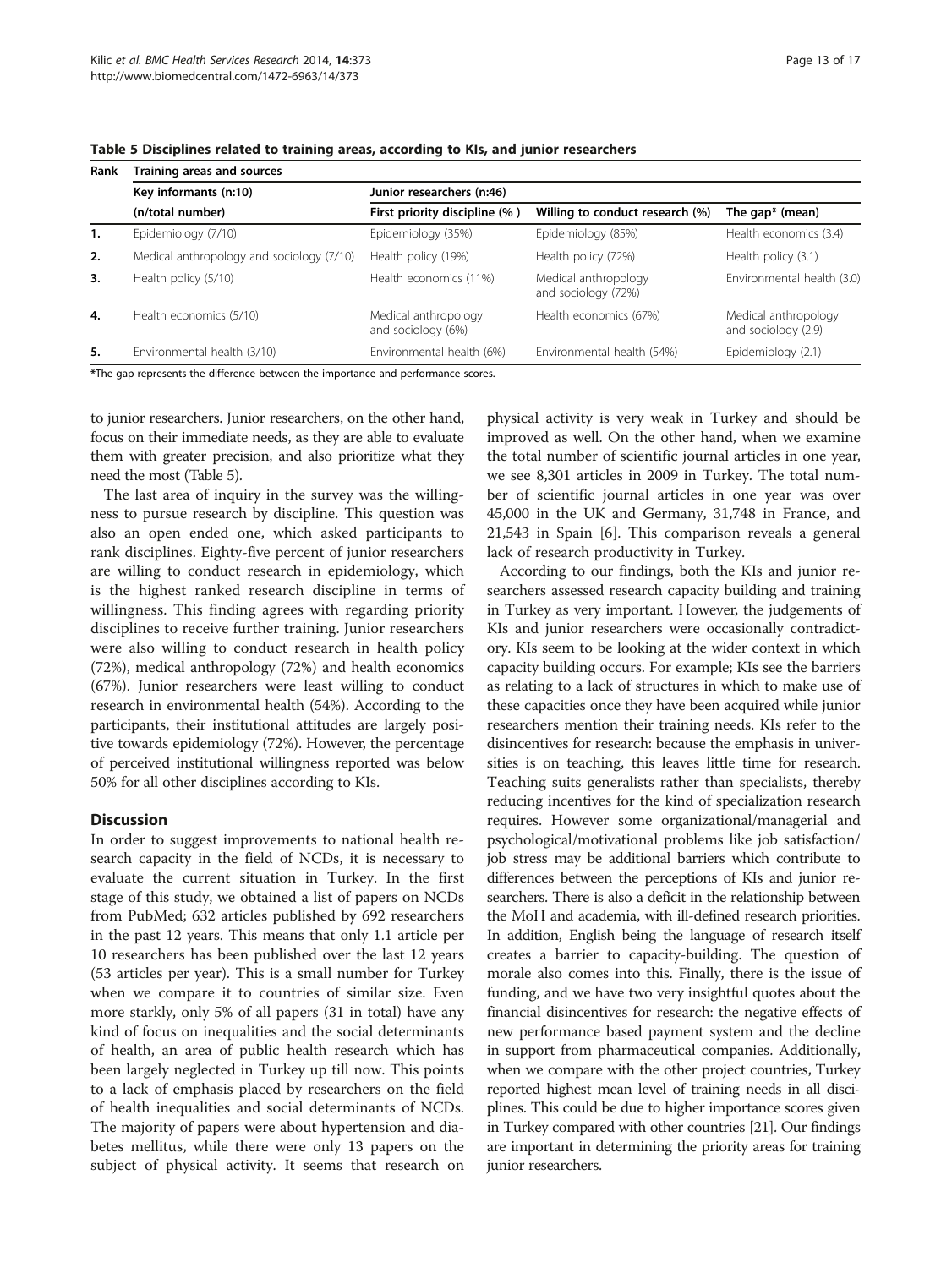Other challenges for capacity building in Turkey mentioned by the KIs were lack of coordination between institutions and researchers, lack of monitoring and evaluation systems for research, and lack of routine health information systems which can provide data for operational research. However, KIs indicated that the main reason for these challenges was a lack of health research priority areas at national level, and utilization, dissemination and promotion of research in NCDs. This is connected to the need for national and international networks. Review of low and middle income country cooperation strategies showed that NCD research policies (prioritization of implementation research, strengthening research capacity and resource allocation) in the national NCD agenda are very weak. Only 32% of low and middle income countries (n:61) refer to policies to facilitate NCD researches [\[31\]](#page-15-0).

Epidemiologists working in state and territorial departments in the USA reported that they needed additional training in the following main areas: evaluation of public health interventions (93%), designing epidemiological studies (83%), leadership and management training (80%), analyzing epidemiological data with statistical software (80%), surveillance systems (79%), and designing data collection tools to address a health problem (79%) [[32](#page-15-0)]. These are very similar to our findings in Turkey. Since 1991, there has been an increase in epidemiological research productivity, which is the result of the implementation of a number of epidemiology programs in WHO/AFRO region [[33](#page-15-0)]. However this increase does not compare to the Western countries' productivity. The application of epidemiology "to control health problems" appears to be of primary interest. In this sense, "epidemiological research" is often used synonymously with "public health research". To further increase research productivity, an increase in epidemiology education and training programs are needed [[33](#page-15-0)]. Increased need for epidemiology and epidemiologists is true for developed nations as well. For example, in 2004, in state and territorial health departments in USA; a survey estimated that the number of employed epidemiologists should be increased by 47% to address the problem of chronic disease, and by 51% among environmental health experts [\[32](#page-15-0)]. Boulton also suggests that the state health departments need 68% more epidemiologists to reach optimal capacity in all program areas [\[34](#page-15-0)]. Our study similarly found that epidemiology ranks as the most prioritized discipline among all of our participants.

Public health research can feed into health policy and therefore an increased public health research capacity is part of this evolution. Research on health systems and policy relevant research in ten countries in the Eastern Mediterranean Region indicate the importance of disseminating results to other researchers, and to policymakers [\[35](#page-15-0)]. Insufficient policy dialogue opportunities and collaboration

between researchers and policymakers and stakeholders hinder the use of evidence. The most frequently mentioned barrier to use of evidence in policymaking is lack of funding for research, and the most frequently mentioned enabler is communication and networking [\[35\]](#page-15-0). Health policymakers from ten countries in this project recognize the importance of using health systems evidence in health policymaking. Most of them report requesting evidence and nearly half of them report that research evidence is not delivered at the right time, and that there is lack of collaboration with researchers, a lack of explicit budget, and a lack of administrative structure – all of which limits the use of research evidence [[36](#page-15-0)]. The Turkish health research system similarly lacks intersectoral cooperation. A national health research system has a wide range of actors and institutions from the public and private sectors, NGOs and academia. There are five specific stakeholder groups in this system: policymakers and managers, health professionals, patients, industry and researchers. Researcher needs include resources for research, its dissemination, control and independence in the research process [[9\]](#page-15-0).

Health policy and system priority research topics were identified via a survey conducted between 2000 and 2002 across developing countries. The highest ranking topic was "sector analysis" followed by "disease burden", "management and organization", "program evaluation", "accessibility", "research to evidence" and "financing" [[37](#page-15-0)], which is similar to our findings. In our study, the training areas within health policy are identified as monitoring and evaluation methods, frameworks of health policy analysis, policy processes and impact of policies on population. Regarding this interplay between policy making and research, the literature suggests that engaging policymakers and stakeholders in research priority-setting exercises increase the likelihood of the utilization of research evidence by policymakers [\[5](#page-15-0),[38\]](#page-16-0). Health research priority setting processes assist researchers and policymakers in effectively targeting research that has the greatest potential public health benefit. Many different approaches to health research prioritization exist (e.g. the checklist suggested by Viergaver [[39](#page-16-0)]), but there is no agreement on what might constitute best practice. According to Council on Health Research for Development (COHRED), research priority areas should be research capacity strengthening, epidemiology of most common diseases, health care financing, health systems and policy analysis, effects of environmental and social factors, and cost-benefit analyses of health policies [\[38\]](#page-16-0). These are similar to our findings. Additionally, the competencies required of public health workers were similarly defined in the early 1990s in USA, where the public health faculty/ agency forum recognized six disciplines as primary: analysis (biostatistics), basic science (epidemiology, NCDs, etc), finance and management, policy and program planning,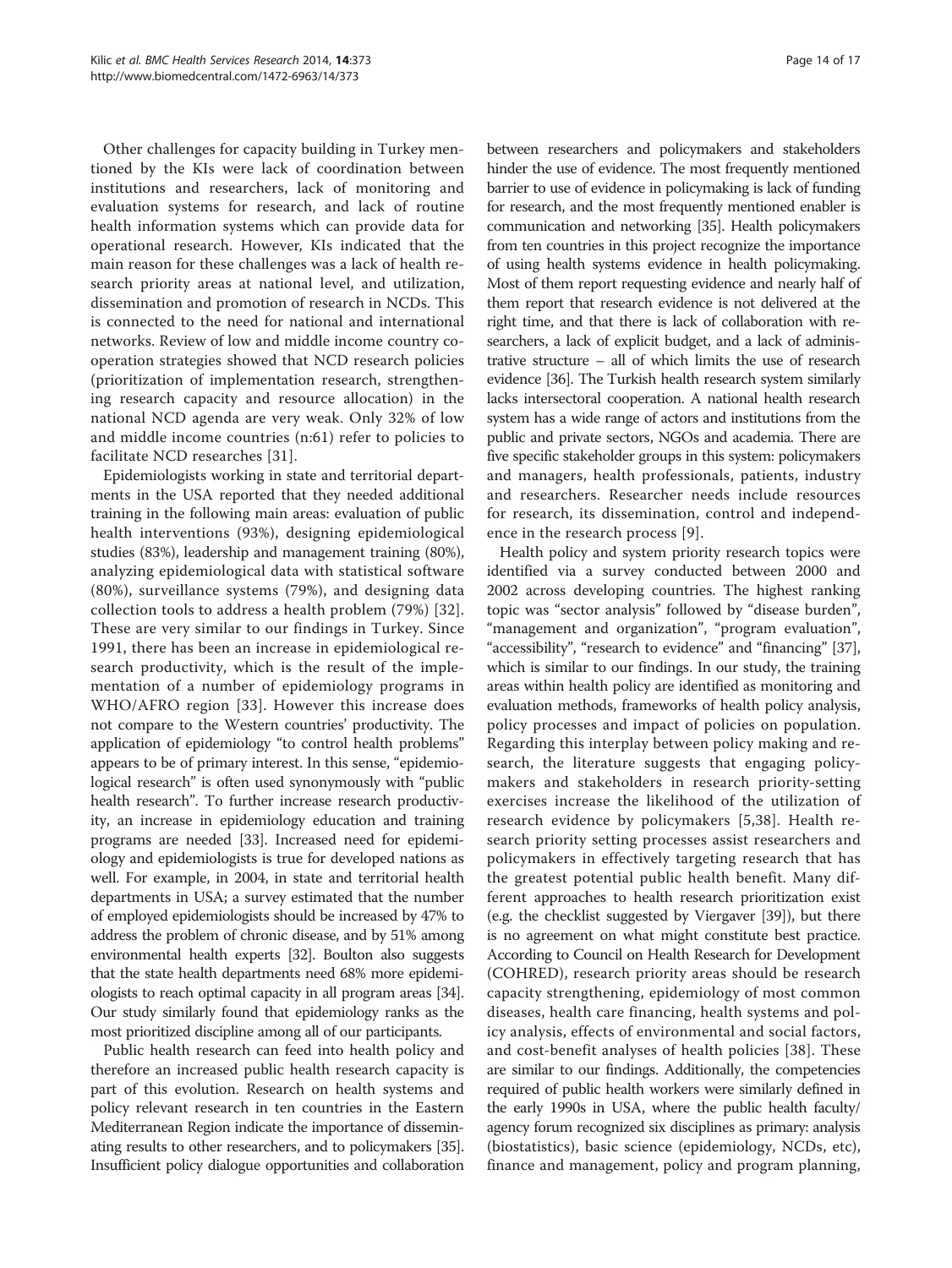culture and communications [[40](#page-16-0)]. These results resonate with the five main disciplines in our study as well as with what our participants mentioned as significant.

We recommend specific training for junior researchers in the topics of advanced epidemiology, health policy, health economics, medical sociology, medical anthropology, environmental health and English language competency. Networking between researchers should be facilitated. We recommend an immediate revision of the reorganization of the General Directorate of Health Research in the MoH to ensure that the staff works in appropriate positions commensurate with their training where they can apply their knowledge immediately following the training. Specialization should be encouraged and therefore heavy teaching loads should be lightened in academic institutions. English training should be prioritized for junior researchers. Performance based payments should include research activities.

## **Limitations**

This research has three main limitations. First, this is a small study, undertaken as the prelude to a larger programme of research capacity building (RESCAP-MED). Second, the selection of junior researchers was based on the key informants' suggestions, which creates its own bias. We cannot therefore claim that this sample is representative of all junior researchers in Turkey. It is however indicative. Third, qualitative research studies in the field of medicine are still uncommon in Turkey, and there are few examples to build upon. Despite these limitations, this study is innovative, and has provided data and insights on which future research in Turkey can build.

## Conclusion

In conclusion, there is great need for training of junior researchers in Turkey. However training by itself is not sufficient. Lack of coordination between governmental institutions and researchers is the main problem facing capacity building among junior researchers. Research monitoring and evaluation systems are not sufficient, while routine health information systems are also inadequate. Dissemination and promotion of research results is weak. Specialization is not common in departments of public health. Financial resources for research activities are not sufficient. To create an impetus for research productivity, a priority research topics list can be determined at the national level by the Turkish MoH, and the General Directorate of Health Research. In conjunction with an increased budget, specifically for research, this list can be instrumental in communicating to researchers which subject areas would receive priority for distribution of financial resources. Such prioritization can also encourage the closing of the gap in areas, which do not receive research attention, such as the social determinants of health.

Although this was a small-scale project, designed to establish baseline data for a wider research capacitybuilding project, it is nevertheless the most extensive exercise, undertaken either in Turkey or the wider region, in assessing research capacity and training needs relevant to the growing burden of NCDs. There are considerable strengths to build upon in Turkey. However a combination of institutional disincentives for research, and the lack of opportunities for the rising generation of researchers to acquire advanced training skills, still hamper development of a research base appropriate to Turkey's size and aspirations.

Though our study is specific to the Turkish case, implications for the wider context are apparent. NCDs are a concern in all countries including developed nations. How to establish training protocols, establishing baseline data for policy suggestions and future program evaluations are important concerns in this area of research. The Turkish case is particularly relevant to developing countries and the southern Mediterranean and Middle Eastern regions. Concerns identified in this study, such as importance of applied research, policy implications and collaboration among stakeholders, are applicable to a wider range of contexts beyond Turkey. Lack of vision for and financial resources devoted to research capacity building in public health plague many national settings, not just Turkey. It is our hope that, concerns raised by our participants regarding establishing research and training in public health disciplines, also echoed by the Committee on Health Research [[2\]](#page-15-0), will receive the structural attention it deserves.

#### Abbreviations

COHRED: Council on Health Research for Development; DALY: Disability Adjusted Life Years; DM: Diabetes Mellitus; KI: Key Informant; MedCHAMPS: Mediterranean studies of Cardiovascular disease and Hyperglycaemia: analytical Modelling of Population Socio-economic transitions; MoH: Ministry of Health; NCD: Non communicable diseases; NGO: Non-governmental organizations; RESCAP-Med: NCDs and their social determinants in Mediterranean partner countries: building sustainable research capacity for effective policy intervention; TNA: Training Needs Assessment; TUBITAK: Scientific and Technological Research Council of Turkey; TUIK: The Turkish Statistical Institution; UNDP: The United Nations Development Program; WHO: The World Health Organization; YÖK: Higher Education Council of Turkey.

#### Competing interests

The authors declare that they have no competing interests.

#### Authors' contributions

All authors meet criteria for authorship. All authors approved this version of the article for publication.

#### Acknowledgements

This research is being conducted in six Mediterranean countries (Palestine, Tunisia, Jordan, Lebanon, Syria and Turkey) using the same methodology, under the umbrella of RESCAP-Med project. The authors thank the country representatives, Yusuf Khader (Jordan University of Science and Technology), Doaa Hammoudeh (Birzeit University, West Bank), Rouham Yamout (American University of Beirut), Faten Tlili (Tunisia Insititute of National Sante Public), and Fouad Fouad (American University of Beirut)for their valuable contributions.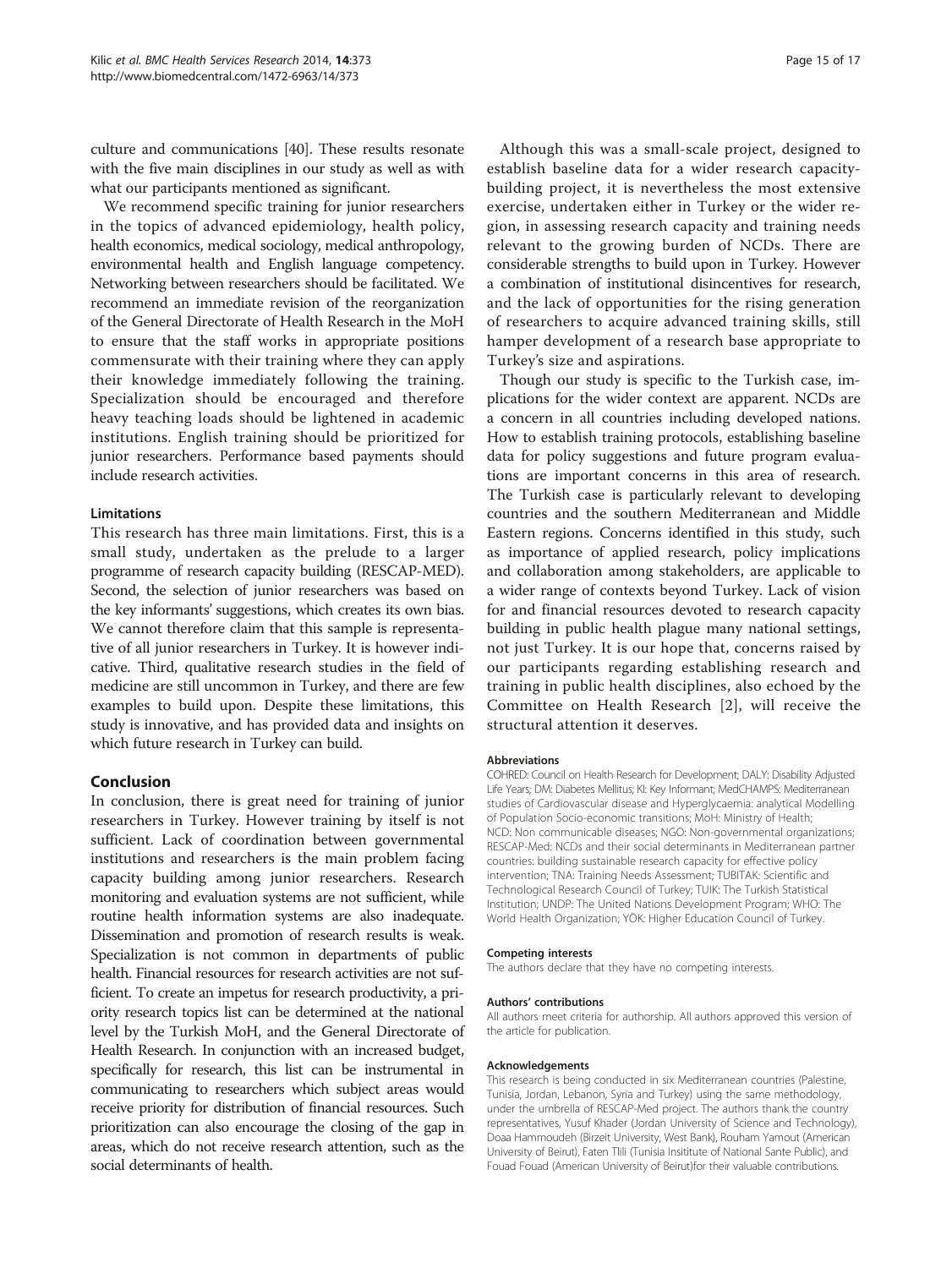<span id="page-15-0"></span>Additionally, we would like to recognize the feedback and editing contributions by Orla Cronin (UK) and Zeynep Kilic (University of Alaska Anchorage-USA).

#### Financial disclosure

This research is supported by the European Union within the RESCAP-Med project.

Grant agreement no: FP7-HEALTH-2011/281640 (27/12/2011).

Project Title: "NCDs and their social determinants in Mediterranean partner countries: building sustainable research capacity for effective policy intervention" (RESCAP-Med).

#### Author details

<sup>1</sup>Department of Public Health, Dokuz Eylul University Faculty of Medicine, 35340 Izmir, Turkey. <sup>2</sup>Department of Sociology, Newcastle University, Newcastle Upon Tyne, UK.<sup>3</sup> Department of Public Health, Dokuz Eylul University Institute of Health Sciences, 35340 Izmir, Turkey. <sup>4</sup>Institute of Community and Public Health, Birzeit University, Occupied Palestinian Territory, oPt, Ramallah, Palestine. <sup>5</sup>Newcastle University, Institute of Health and Society, Newcastle Upon Tyne, UK.

#### Received: 30 May 2013 Accepted: 20 August 2014 Published: 5 September 2014

#### References

- UNDP: Technical advisory paper, No:2. NY, USA: Oxford University Press; 1999.
- 2. Global Forum for Health Research (2004): The 10/90 Report on Health Research 2003-2004. Geneva, Switzerland: Published by Global Forum for Health Research; 2004. ISBN: 2-940286-16-7.
- 3. World Health Organization: The World Health Report, 2006, Working together for health. Geneva, Switzerland: WHO Press; 2006.
- 4. Lavis JN, Ross SE, Hurley JE, Hohenadel JM, Stoddart GL, Woodward CA, Abelson J: Examining the role of health services research in public policymaking. Milbank Q 2002, 1(80):125–154.
- 5. El-Jardali F, Makhoul J, Jamal D, Ranson MK, Kronfol NM, Tchaghchagian V: Eliciting policymakers' and stakeholders' opinions to help shape health system research priorities in the Middle East and North Africa region. Health Policy Plan 2010, 25:15–27.
- 6. Bank W: World development indicators 2012. Washington D.C., USA: International Bank; 2012.
- 7. TUBITAK: Results of research & development in 2011. In Bulletin of TUBITAK. 132nd edition. Ankara: Scientific and Technological Research Council of Turkey (in Turkish); 2012:27.
- 8. Ministry of Health of Turkey: Ministry of Health Central Organization and Related Institutions. Ankara: (in Turkish), MoH Pub; 2012.
- 9. Hanney S, Kuruvilla S, Soper B, Mays N: Who needs what from a national health research system:lessons from reforms to the English Department of Health's R&D system. Health Res Pol Syst 2010, 8:11.
- Eser E, Camur D: Inventory of public health specialists. Ankara: (in Turkish): HASUDER-Turkish Public Health Specialist Association; 2010.
- 11. Kilic B, Kalaca S, Unal B, Phillimore P, Zaman S: Health policy analysis for prevention and control of cardiovascular diseases and diabetes mellitus in Turkey. Int J Public Health 2014. doi:10.1007/s00038-014-0557-7.
- 12. Fedorowicz Z, Waters E, Tugwell P, Nasser M: Health research priority setting in developing countries of the Eastern Mediterranean region: partnering with the Cochrane Collaboration. Eastern Mediterranean Health J 2007, 13(3):727–730.
- 13. Kennedy A, Khoja TA, Abou-Zeid AH, Ghannem H, Ijssellmuiden C, WHO-EMRO/COHRED/GCCNHRS Collaberative Group: National health research system mapping in 10 Eastern Mediterranean countries. Eastern Mediterranean Health J 2008, 14(3):502–517.
- 14. Ministry of Health of Turkey: Strategic plan, 2010-2014. Ankara: (in Turkish), MoH Pub.No:788; 2010.
- 15. Ministry of Health of Turkey: Policies for tackling non-communicable diseases and risk factors in Turkey. In Directorate General Primary Health Care. Edited by Erkoc, Erkoc. Ankara: MoH Pub.No:809; 2011.
- 16. Akgun S, Rao C, Yardim N, Basara BB, Aydin O, Mollahaliloglu S, Lopez AD: Estimating mortality and causes of death in Turkey: methods, results and policy implications. Eur J Public Health 2007, 17(6):593-599
- 17. Unuvar N, Mollahaliloglu S, Yardim N, Basara BB, Dirimese V, Ozkan E, Varol O: Turkey Burden of Disease Study. In Refik Saydam School of Public Health. Ankara: MoH Pub.No:701; 2006.
- 18. Satman I, Omer B, Tutuncu Y, Kalaca S, Gedik S, Dinccag N, Karsidag K, Genc S, Telci A, Canbaz B, Turker F, Yilmaz T, Cakir B, Tuomilehto J: Twelve-year trends in the prevalence and risk factors of diabetes and prediabetes in Turkish adults. Eur J Epidemiol 2013. doi:10.1007/s10654-013-9771-5.
- 19. Phillimore P, Zaman S, Ahmad B, Shoaibi A, Khatib R, Khatib R, Husseini A, Fouad F, Elias M, Maziak W, Tlili F, Tinsa F, Ben Romdhane H, Kilic B, Kalaca S, Unal B, Critchley J: Health system challenges of cardiovascular disease and diabetes in four Eastern Mediterranean countries. Glob Public Health Int J Res Policy Pract 2013, 8(8):875–889. doi:10.1080/17441692.2013.830756.
- 20. Brown J: Training needs assessment: a must for developing an effective training programs. Publ Person Manag 2002, 31(4):569–578.
- 21. Abu-Rmeileh N: RESCAP-MED training needs assessment report. [http://research.ncl.ac.uk/media/sites/researchwebsites/rescapmed/RESCAP-](http://www.anakarder.com)[MED\\_Policy\\_Brief\\_1\\_PP\\_FINAL.pdf](http://www.anakarder.com) access date: January 2013.
- 22. Hennessy D, Hicks C: Hennessy-Hicks Training Needs Analysis Questionnaire and Manual. University of Birmingham; Licensed to WHO for On-line use. [http://www.who.int/workforcealliance/knowledge/HennessyHicks\\_](http://www.who.int/workforcealliance/knowledge/HennessyHicks_trainingneedstool.pdf) [trainingneedstool.pdf.](http://www.who.int/workforcealliance/knowledge/HennessyHicks_trainingneedstool.pdf) access date: 14.05.2012.
- 23. World Health Organization: National health research system mapping in the Eastern Mediterranean Region: a study of ten countries. Regional Office for the Eastern Mediterranean, Cairo: WHO-EM/RPC/027/E; 2008.
- 24. Onat A, Sansoy V, Soydan I, Tokgozoglu SL, Adalet K: TEKHARF: Heart Health in Turkish Adults:According to the results of 12 years follow-up. Istanbul: Argos publications (in Turkish); 2003. ISBN:975-596-016-3.
- 25. Satman I, Yılmaz T, Sengul A, Salman S, Salman F, Uygur S, Bastar I, Tutuncu Y Sargin M, Dinccag N, Karsidag K, Kalaca S, Ozcan C, King H: Population-based study of diabetes and risk characteristics in Turkey: results of the Turkish diabetes epidemiology study (TURDEP). Diabetes Care 2002, 25(9):1551–1556.
- 26. Hatemi H, Turan N, Arik N, Yumuk V: Results of the screening for obesity and hipertension in Turkey (TOHTA) in Turkish. J Endocrinolojide Yonelisler 2002, 11(supplement-1):1–16.
- 27. Hacettepe University Institute of Population Sciences: Turkey Demographic and Health Survey, 2003. (in Turkish), Ankara: Hacettepe University Publications; 2004.
- 28. Hacettepe University Institute of Population Sciences: Turkey Demographic and Health Survey, 2008. Ankara: Hacettepe University Publications; 2009. (in Turkish),NEE-HÜ.09.01.
- 29. Ergor G, Soysal A, Sozmen K, Unal B, Ucku R, Kilic B, Gunay T, Ergor A, Demiral Y, Saatli G, Meseri R, Baydur H, Simsek H, Budak R, Arik H, Karakus N: Balcova heart study: rationale and methodology of the Turkish cohort. Int J Public Health 2012, 57(3):535–542. Epub 2011 Oct 11. PubMed PMID:21987028.
- 30. Unal B, Sozmen K, Ucku R, Ergor G, Soysal A, Baydur H, Meseri R, Simsek H, Gerceklioglu G, Doganay S, Budak R, Kilic B, Gunay T, Ergor A, Demiral Y, Aslan O, Cimrin D, Akvardar Y, Tuncel P: High prevalence of cardiovascular risk factors in a Western urban Turkish population:a community-based study. Anadolu Kardiyol Derg 2013, 13(1):000. available on-line at: [www.anakarder.com](http://www.anakarder.com), doi:10.5152/akd.2013.000.
- 31. Mendis S, Chestnov O: Policy reform to realize the commitments of the political declaration on noncommunicable diseases. Br Med Bull 2013, 105:7–27.
- 32. Boulton M, Abellera J, Lemmings J, Robinson L: Assessment of epidemiologic capacity in state and territorial health departments, United States, 2004. MMWR 2005, 54(18):457–459.
- 33. Nachega J, Uthman OA, Ho YS, Lo M, Anude C, Kayembe P, Wabwire-Mangen F, Gomo E, Sow PS, Obike U, Kusiaku T, Mills EJ, Mayosi BM, Ijsselmuiden C: Current status and future prospects of epidemiology and public health training and research in the WHO African region. Int J Epidemiol 2012, 41:1829–1846.
- 34. Boulton M, Hadler J, Beck AJ, Ferland L, Lichtveld M: Assessment of epidemiology capacity in state health departments, 2004-2009. Public Health Rep 2011, 126:84–93.
- 35. El-Jardali F, Lavis JN, Ataya N, Jamal D: Use of health systems and policy research evidence in the health policy making in Eastern Mediterranean countries: views and practices of researchers. Implementation Sci 2012, 7:2.
- 36. El-Jardali F, Lavis JN, Ataya N, Jamal D, Ammar W, Raouf S: Use of health systems evidence by policymakers in Eastern Mediterranean countries: views, practices and contextual influences. BMC Health Serv Res 2012, 12:200.
- 37. Gonzalez-Block M: Health policy and systems research agendas in developing countries. Health Res Policy Syst 2004, 2:6.